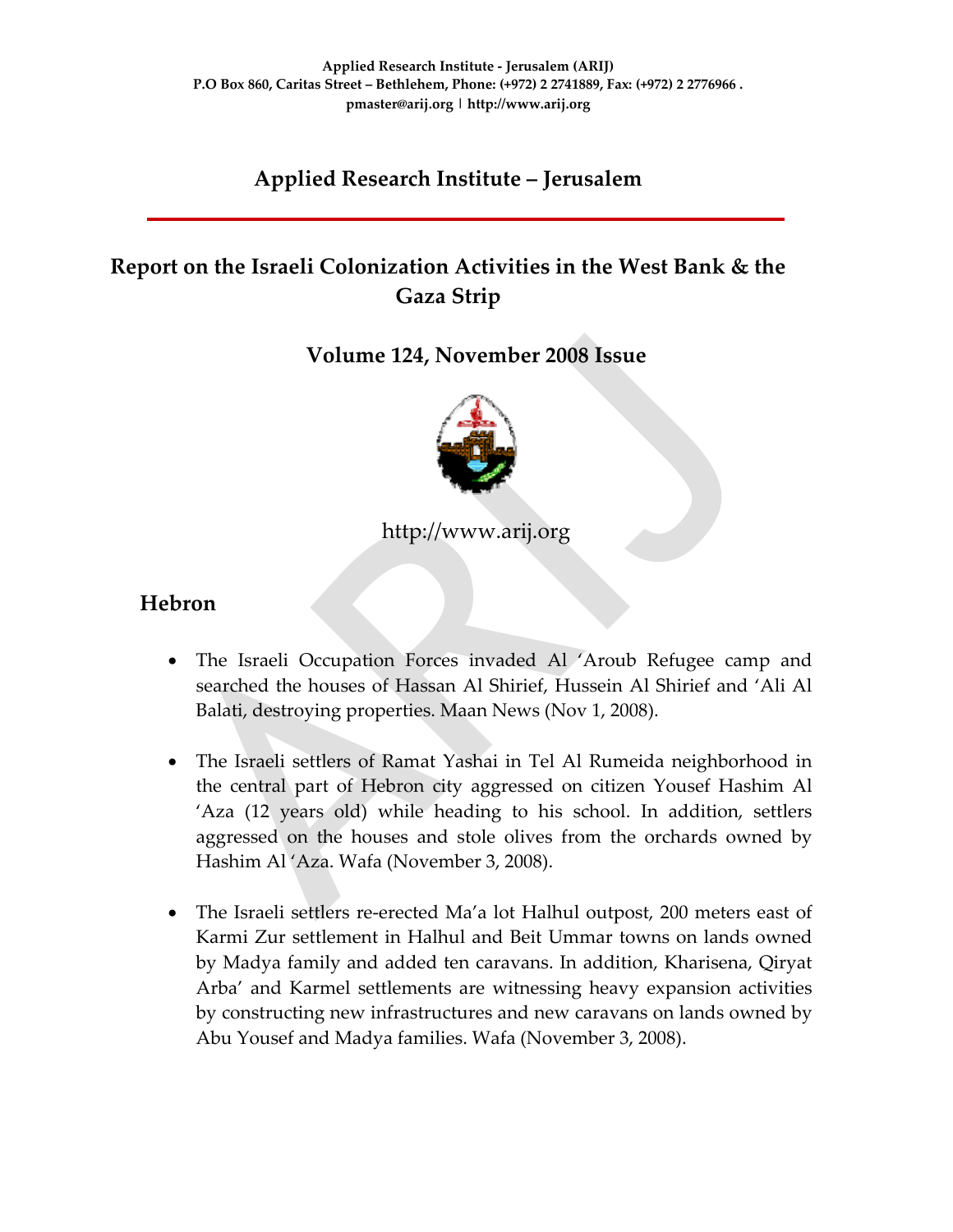- The Israeli settlers demolished the house of Khalifa Da'na near the remains of the evacuated Federman outpost. Ynetnews (November 3, 2008).
- The Israeli Occupation Forces handed out citizens of Idhna town northwest of Hebron city 24 halt of construction warnings and 3 demolition orders for lacking building permits. Houses belong to: Khalil Diab Hussein Jeyawi, 'Awad Hilmi Ragheb Nofal, 'Aref 'Abed El Hafez Mahmoud Abu Zalta, Amjad Hilmi Ragheb Nofal, Ziad Muhammad 'Ali Faraj Allah, 'Abed El Hadi Muhammad 'Ali Faraj Allah, Ahmad Muhammad Ibrahim Faraj Allah, Maher Salameh Ahmad, 'Awad Misab Suleiman 'Abed El Qader Abu Zalta, Mahmoud Isma'il Yousef Faraj Allah, Khalid 'Azmi Muhammad Jabara, Rashid Yousef 'Abed Allah Butran, Ahmad Muhammad Ahmad Abu Daqa, 'Abed El Rahman Muhammad Hassan Faraj Allah, Samir Muhammad Yousef Butran, Aos Deeb Ibrahim Faraj Allah, Riziq Salameh Ahamd 'Awad, Muhammad 'Abed El Hafiz Issa Jeyawi, Sa'oud Ahmad Hassan Slemiya, 'Emad 'Abed El Halim Mahmoud Faraj Allah and Yousef Mahmoud 'Abed Allah Butran. District Coordination Office – Idhna (November 3, 2008).
- The Israeli settlers aggressed on Palestinian houses and owners in Al Ras and Al Ja'bary neighborhoods in Hebron city and destroyed tens of windows and cars owned by Al Ja'bary family. Wafa (November 4, 2008).
- The IOF moved into Al-Sheikh quarter in Hebron city, raided and searched a number of Palestinian houses. PCHRGAZA (November 5, 2008).
- The Israeli Occupation Forces manning the gates of the Ibrahimi Mosque denied the access of Diplomatic, Ministerial and Parliament groups from accessing the mosque located in the old city. Wafa (November 6, 2008).
- The IOF moved into Hebron city, raided and searched a number of houses and arrested 2 Palestinian civilians, Taher Mofeed NasserA‐Din and Ziad Ahmed Al‐Biss. PCHRGAZA (November 6, 2008).
- Israeli settlers of Qiryat Arba' settlement aggressed on Bilal Fadil Da'na, 60 years old and severely hurt him. Quds (November 9, 2008).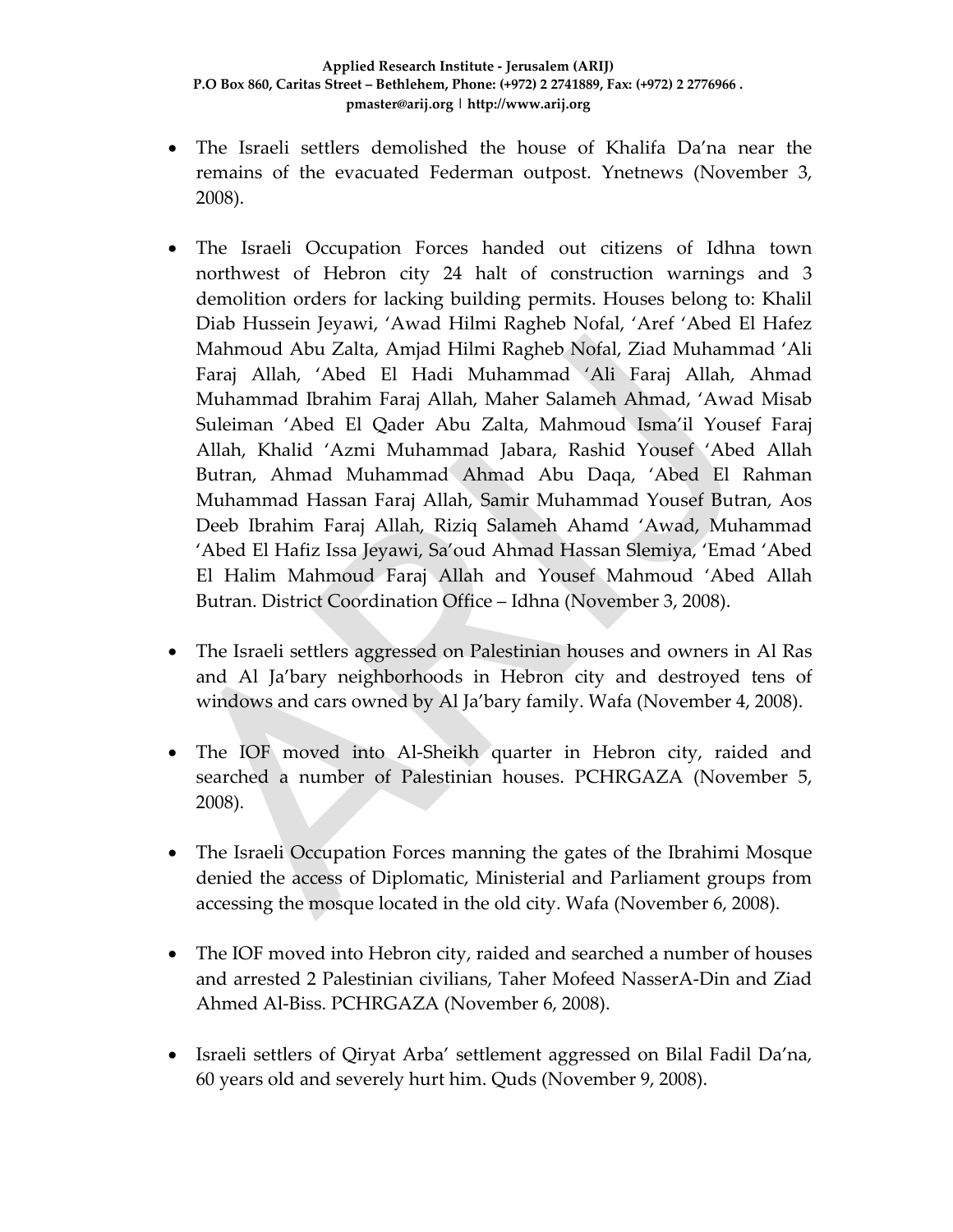- The IOF moved into Hebron city, raided and searched a number of Palestinian houses and arrested Nidal Jouda Al‐Natsha. PCHRGAZA (November 10, 2008).
- The IOF moved into Tarqumia village, west of Hebron city, raided and searched a number of houses. PCHRGAZA (November 10, 2008).
- The Israeli Occupation Forces moved into Dura village, southwest of Hebron city and in Yatta town to the south. They raided and searched a number of houses and arrested Yasser Mahmoud Al‐Rajoub. PCHRGAZA (November 10, 2008).
- The IOF moved into Beit Ummar Town, north of Hebron city, raided and searched a number of houses and arrested 6 Palestinian civilians, including a child: Hassan Bader Abu ʹAysah, Mohammed Kamel Abu Maria,Jaʹfar Ibrahim ʹAwadh, Nasser Saʹid Sabarna, Bilal Hamdi Abu Maria and Mohammed Ahmed Abu Maria. PCHRGAZA (November 10, 2008).
- The Israeli Occupation bulldozers demolished lately eight houses in 'Arab Al Hathalin near Yatta town south of Hebron Governorate. Wafa (November 11, 2008).
- Israel is about to finish the construction of a new high pressure electricity line which penetrates Al Sha'aba area near Qiryat Arba' settlement east of Hebron city. The construction of the electricity line caused the damage of tens of dunums planted with fruitful trees which belong to Al Haj Subhi & Mas'oud Al Karaky, Jaber, Samour and Khalaf families, 'Abed El Jabar Al Siouri and Fayza Al Natsha. Quds (November 11, 2008).
- The Israeli settlers accompanied by the Israeli Occupation Forces severely aggressed on 27 diplomats in Hebron city, of whom, Dr. Riyad Al Maliky the official Palestinian government spokesman. Wafa (November 12, 2008).
- The Israeli Occupation Forces stormed into the Palestinian villages and towns of Hebron governorate: Idhna and Tarqumiya west of Hebron, Yatta and Adh Dhahiriya in the south, Qizoun area in the east and Halhul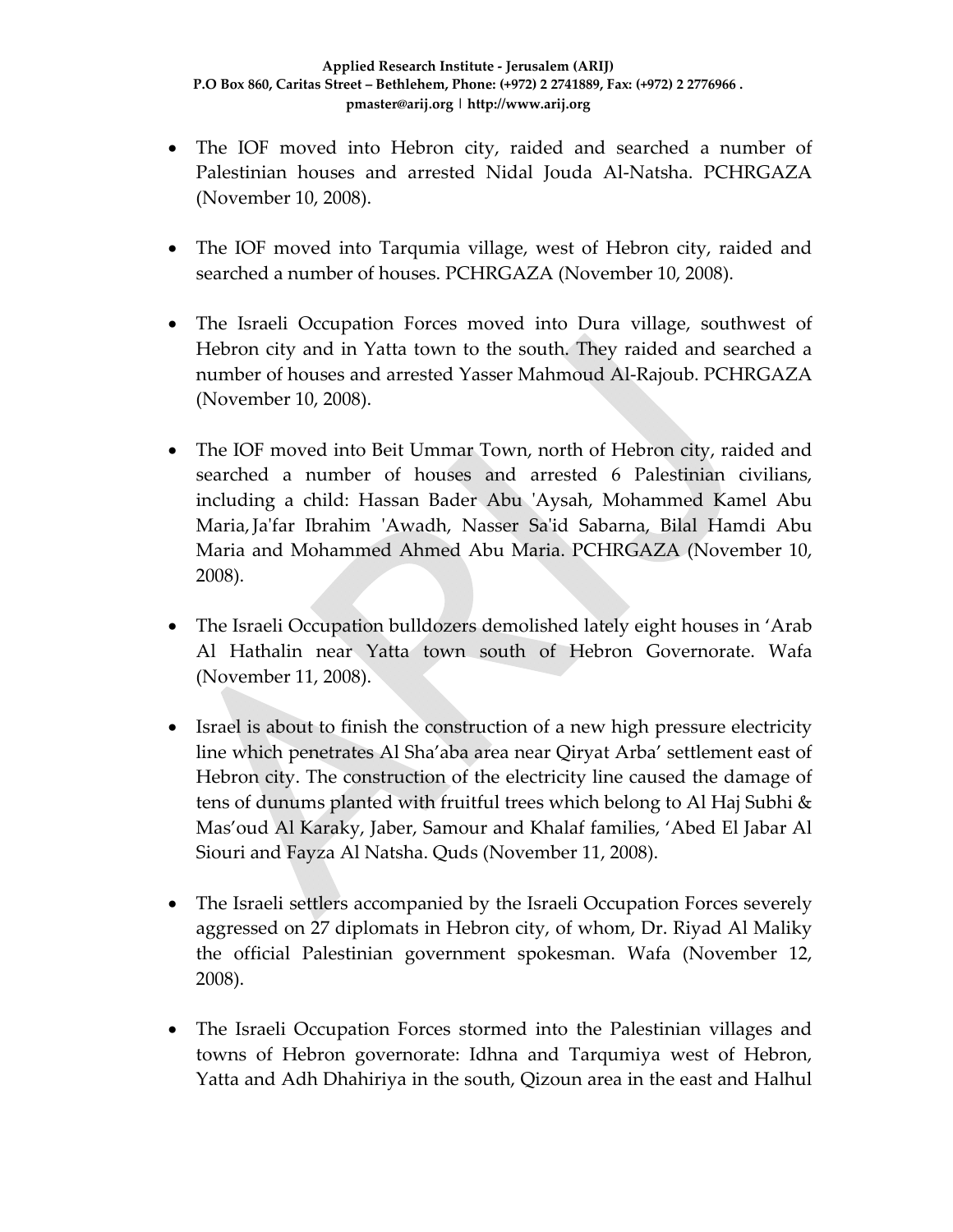#### **Applied Research Institute ‐ Jerusalem (ARIJ) P.O Box 860, Caritas Street – Bethlehem, Phone: (+972) 2 2741889, Fax: (+972) 2 2776966 . pmaster@arij.org | http://www.arij.org**

bridge north of the city, searched Palestinian houses and detained Palestinian cars for hours. Wafa (November 15, 2008).

- The IOF moved into Al Zahiriya village, southwest of Hebron, raided and searched a number of houses, but no arrests were reported. PCHRGAZA (November 15, 2008).
- The Israeli Occupation Forces moved into Yatta village, south of Hebron city, raided and searched a number of houses. PCHRGAZA (November 15, 2008).
- The Israeli Supreme Court instructed Israeli settlers occupying Al Rajabi building in Hebron city to evacuate it within three days. It was also reported that the Coalition of right‐wing organizations (MK's and West Bank rabbis) plans to oppose the move firmly. Arabs48 & Haaretz (November 17, 2008).
- The Israeli settlers of Kharisina settlement located northeast of Hebron city continued their expansion activities and constructed new building south of the settlement overlooking Wadi Al Qita' east of Hebron city. Wafa (November 17, 2008).
- The Israeli Occupation Authorities will prevent Palestinians from accessing The Ibrahimi Mosque on the  $21^{st}$  & 22ed of November 2008, to allow Israeli settlers celebrate "Sarah Day". Wafa (November 17, 2008).
- The IOF moved into Al Hawouz area to the south of Hebron, raided and searched a number of Palestinian houses and arrested Anas Noah Al Deeb. PCHRGAZA (November 17, 2008).
- The Israeli Occupation soldiers staged into Hebron city and Beit Ummar town north of the city, searched houses and aggressed on Muhammad Ahmad Abu 'Ayash, Nadim Rasim Ikhlil and Anas Nouh Al Deeb and arrested them. Al Ayyam (November 18, 2008).
- More than 30 Israeli Occupation soldiers staged into Beit Ummar north of Hebron city aggressed on Palestinian houses searching for wanted Palestinian people. Among the houses, the following house owners were known: the houses of Muhammad 'Ali Ikhlil and the house of Ashraf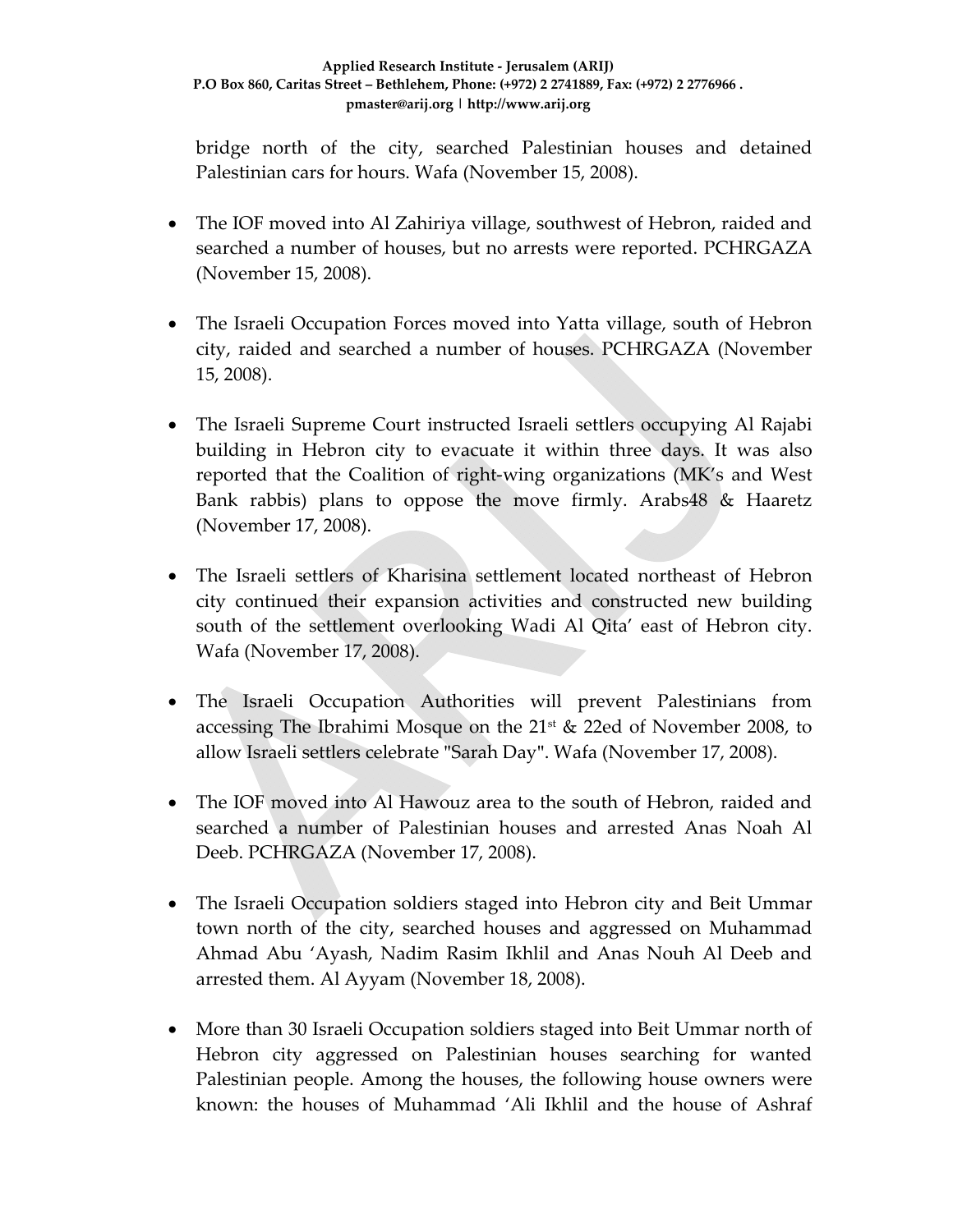Ta'ma Ikhlil who was severely hurt along with his wife. Wafa (November 18, 2008).

- The Israeli Occupation Authorities handed out citizen Muhammad Khalil Mahmoud Abu Qbeita military order  $\# (08/05/T)$  to confiscate 21 dunums and 846 meters of his lands planted with Olives and Vegetables in Yatta town to construct part of the Israeli Segregation Wall. It is worth mentioning that the IOF closed the road leading to the lands with cement blocks and hindered access to it. Wafa (November 18, 2008).
- The Israeli Occupation soldiers moved into Al. Fawar refugee camp, south of Hebron, raided and searched a number of houses and arrested 16 Palestinian civilians. PCHRGAZA (November 18, 2008).
- Hundreds of Israeli settlers occupying Al Rajabi building (Beit Hashalom) near Qiryat Arba' settlement east of Hebron city aggressed on Palestinian houses in Wadi Al Nasara, Al Hasein, Al Ja'bari and Al Ras neighbourhoods and severely hurt citizens. Among house owners, the following were known: Nafith Al Ja'bari, Basim & Suleiman & Nasir Fahed Al Ja'bari, Muhammad Nu'am Jaber, Muhammad Ayoub Al Ja'bari, Salman & 'Arif 'Awad Al Ja'bari, Issa Jaber, Ghaleb Ragheb Al Ja'bari, Munther Da'na, Hafez Al Ja'bari, Kayed Mansour Al Ja'bari, 'Awni Da'na and Ayman Muhammad Rabi' Al Ja'bari. Wafa (November 19, 2008).
- The Israeli Occupation Forces staged into Al Fawwar refugee camp, aggressed on the Palestinian houses, forced citizens to evacuate them under the threat of weapons and arrested 17 dwellers. Quds (November 19, 2008).
- Thousands of Israeli settlers arrived to the site of Al Rajabi building (Beit Hashalom) to support Israeli settlers who are supposed to evacuate the building as stated in the Israeli Supreme Courtʹs order. Quds (November 20, 2008).
- Hundreds of Israeli settlers of Qiryat Arba' settlement along with those occupying Al Rajabi building aggressed on 50 Palestinian houses and 20 cars in the neighborhoods located near the settlement, causing extensive loses. Settlers also aggressed on Al Ras Mosque and on the Islamic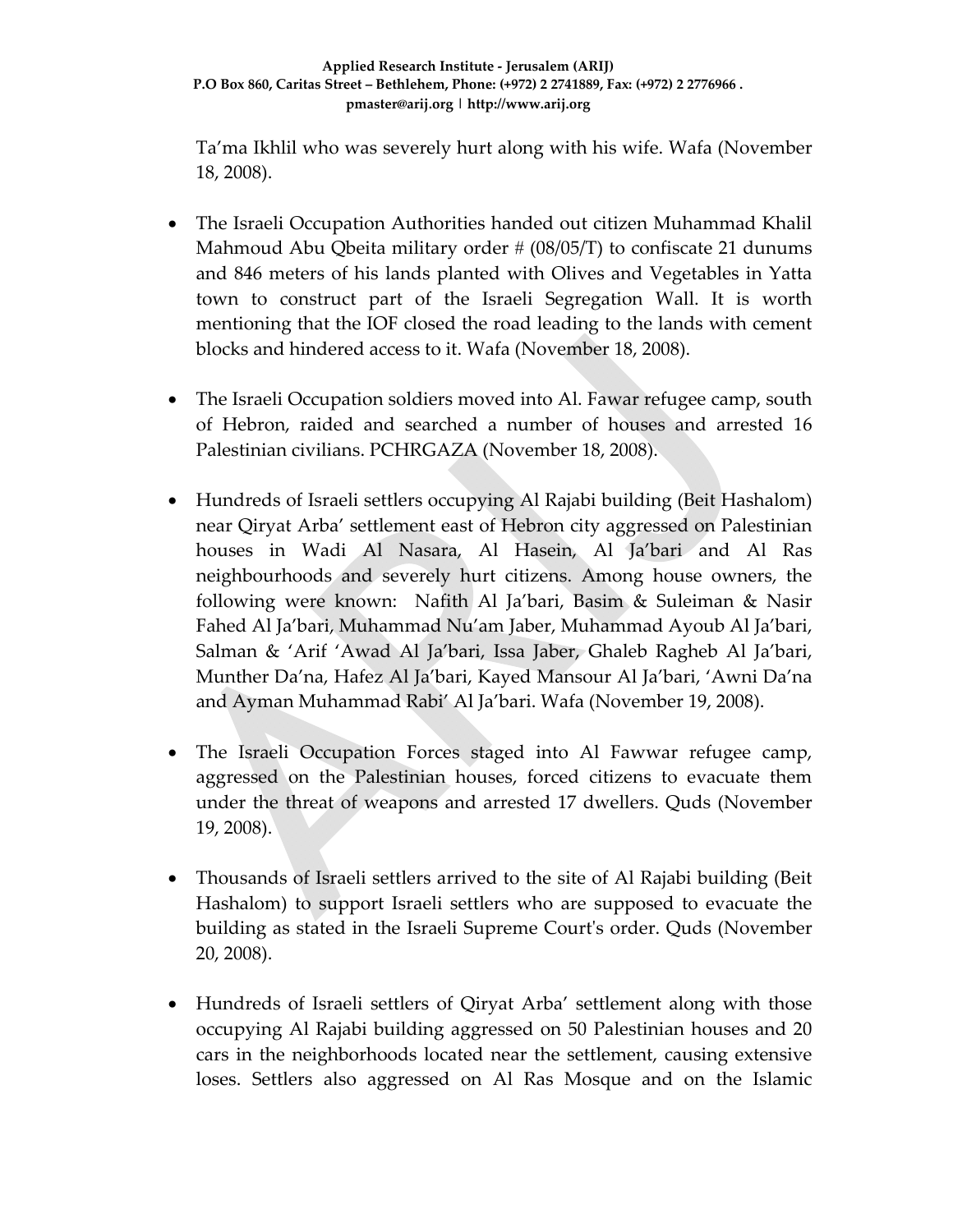Cemetery and uprooted 40 Olive trees from the lands of Zaki 'Abed El Jalil Mirar. Wafa & Pal Today (November 20, 2008).

- The Israeli Occupation Authorities closed the Ibrahime Mosque and prevented Palestinians from accessing it to allow Israeli settlers celebrate "Sarah Day". Wafa (November 21, 2008).
- The Israeli Occupation troops took over four Palestinian houses in Al Nasar neighborhood near Qiryat Arba' settlement and turned them into military posts. Houses belong to Basim Al Ja'bari, Munther Da'na, 'Abed El Min'im Jaber and Ahmad Jaber. Moreover, the IOF banned the access of 50 Palestinian house owners in the neighborhood. Wafa & Quds (November 21, 2008).
- The Israeli Occupation Forces prevented Halhul Municipality from paving one of the roads connecting Halhul town north of Hebron city with the nearby town of Beit Ummar under the pretext that construction activities are taking place in Area C. The IOF threatened to confiscate the machinery. Wafa (November 22, 2008).
- The Israeli settlers aggressed on the houses of Jaber, Da'na, Al Ja'bari, Idris and Al Hirbawi near Qiryat Arba' settlement and aggressed on the wife of Imad Al Ja'bary who was severely hurt. Wafa (November 23, 2008).
- The Israeli Occupation bulldozers uprooted tens of Olive trees in Al Rumeida neighborhood in an attempt to expand Ramat Yashi outpost according to an Israeli military order issued three months ago to confiscate 2 dunums of lands owned by Al Dumeiry family. It is worth pointing out that Expansion activities are taking place in Qiryat Arba', Kharisena, Karmiel and Ramat Yashi settlements. Wafa (November 23, 2008).
- 20,000 Jews are expected to descend upon Hebron for an annual pilgrimage in order to commemorate the death of the Matriarch Sarah. Haaretz (November 24, 2008).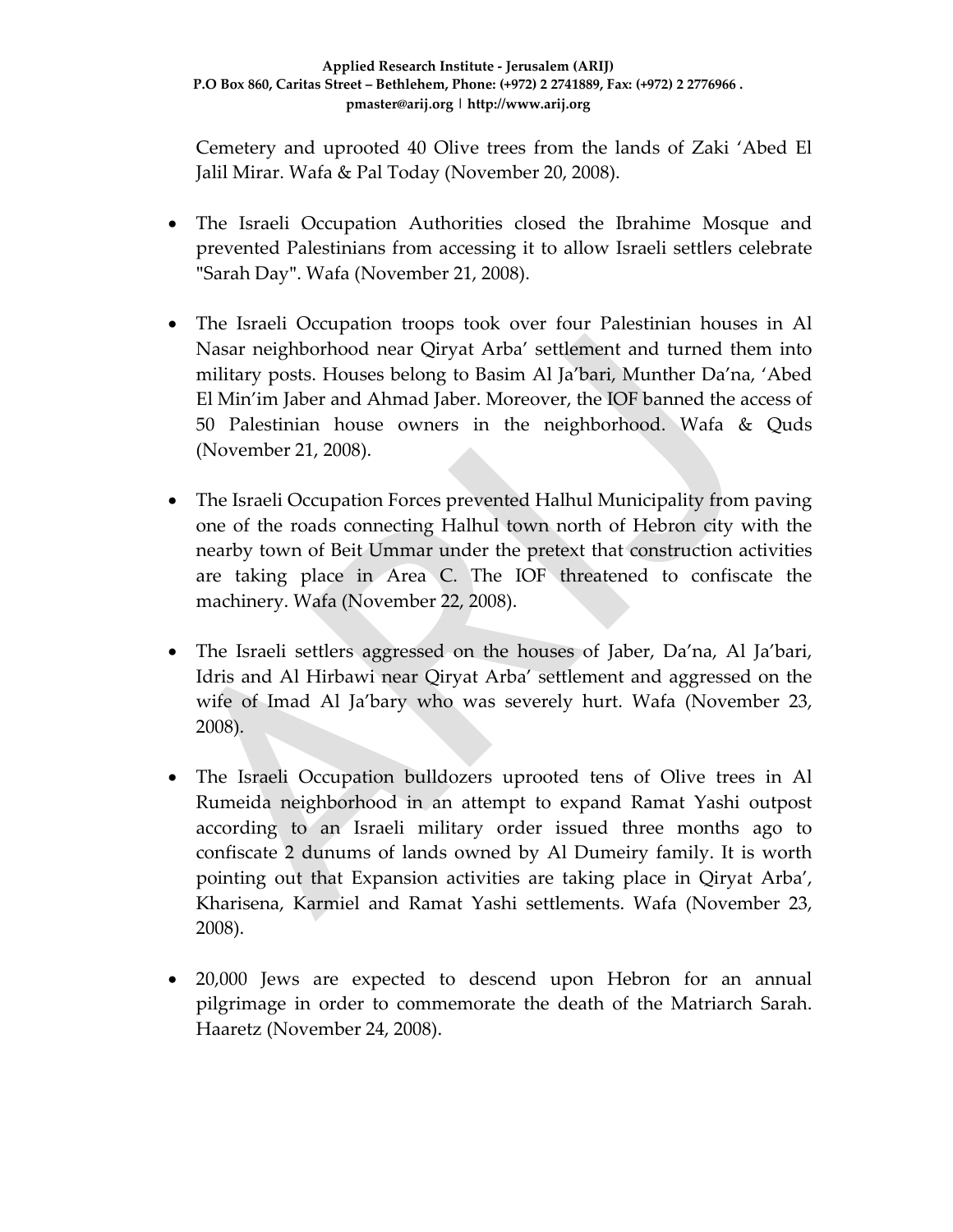- The Israeli settlers occupying Al Rajabi building (Beit Hashalom) aggressed on five Palestinian cars in Al Ja'bari neighborhood, causing loses. Wafa (November 24, 2008).
- More than 48 members in the Israeli cabinet asked the Israeli Minister of Defense, Ehud Barak, to delay the evacuation of the occupied Al Rajabi building in Hebron till after the Israeli elections in February 2009. The members claimed that the evacuation might cause some clashes between the Israeli forces and the settlers. Al Hayat Al Jaddeda (November 25, 2008).
- The Israeli Occupation Authorities cut off Water supply to more than 65000 Palestinian citizens in Yatta town south of Hebron city. Quds (November 26, 2008).
- The Israeli settlers of Gush Etzion aggressed on Muhammad 'Atta Ma'yawi from Al 'Arroub refugee camp in Hebron and was severely hurt. Wafa (November 26, 2008).
- The Israeli settlers of Qiryat Arba' and settlers occupying Al Rajabi building (Beit Hashalom) aggressed on the Palestinian houses of Ghaleb Mansour Al Ja'bari, Majdi, Fayiq, Tariq and Naj' Al Ja'bari, Basam Al Ja'bari, Jamal, Jamil and 'Abed El Hai Abu S'ifan, and destroyed water pipes, windows and tanks. Wafa (November 26, 2008).
- The IOF moved into Al-Kassara and Jabal Jouhar neighborhood in Hebron city, raided and searched a number of houses and arrested Fayez Mohammed Al‐Rajabi. PCHRGAZA (November 26, 2008).
- The Israeli settler Morris Abraham announced that it was he who had funded the purchase of the disputed four‐story building of Al Rajabi on the edge of Hebron for \$1 million. Jpost (November 27, 2008).
- The IOF moved into Yatta town, south of Hebron city, raided and searched a number of Palestinian houses and arrested Khalil 'Ali Al-Nawaj'a. In addition, the Israeli Occupation Forces moved into Deir Samet village, west of the city, raided and searched a number of houses and shops, but no arrests were reported. PCHRGAZA (November 27, 2008).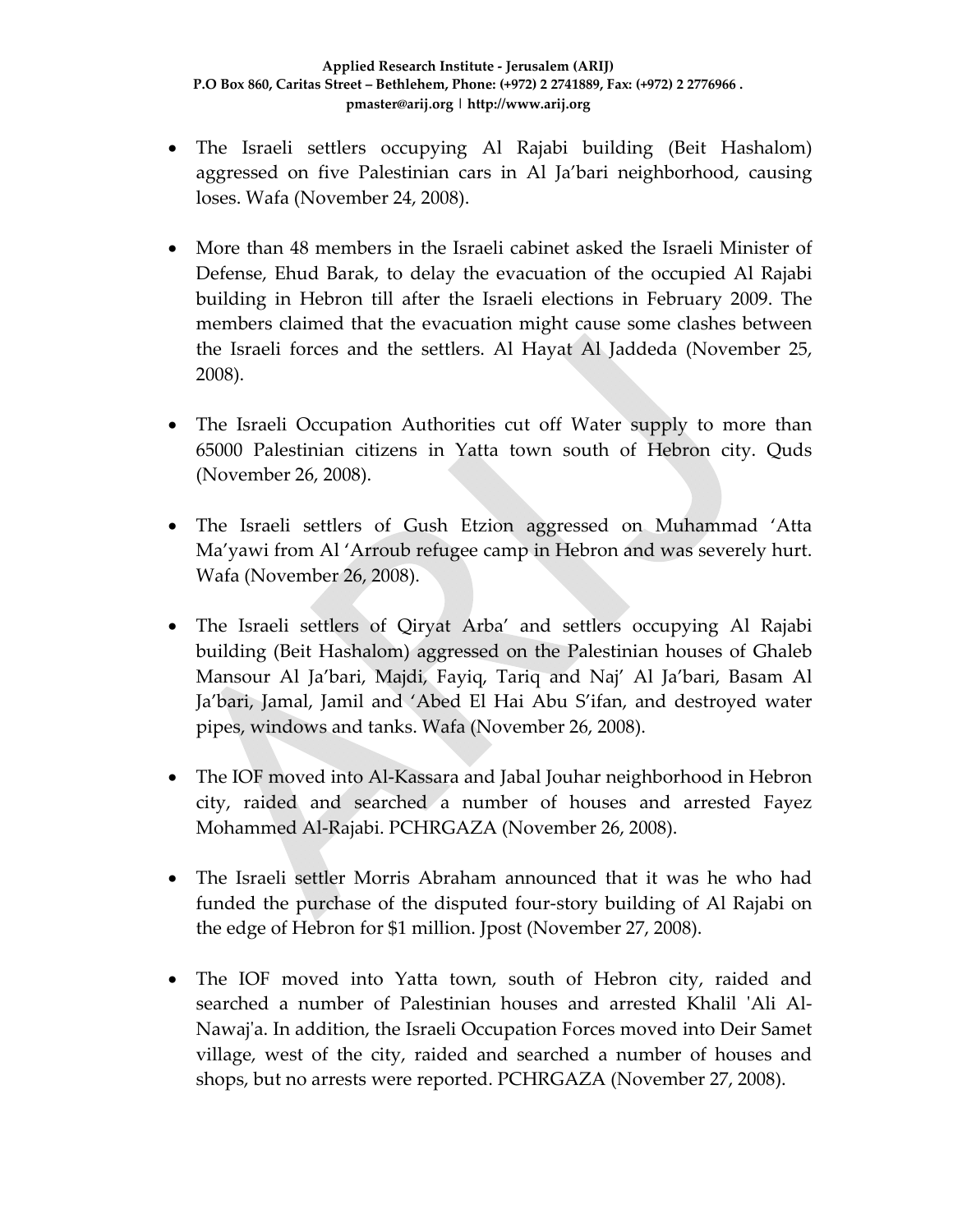- The Israeli Occupation Forces moved into Dura town, southwest of Hebron, raided and searched a number of Palestinian houses and arrested Ahmed ʹAdnan A‐Shahateet. PCHRGAZA (November 27, 2008).
- The Israeli Defense Minister Ehud Barak stated that: "Israel would use force to evacuate settlers illegally inhabiting Al Rajabi building in Hebron city, if the squatters do not vacate the premises voluntarily". Haaretz (November 27, 2008).
- Group of Israeli settlers occupying Al Rajabi building and settlers from Qiryat Arba' settlement fired fireworks against Palestinian houses in the area, causing extensive loses. Among house owners, the following were known: Ghaleb Mansour Al Ja'bari, Majdi, Fayiq, Tariq and Naj' Al Ja'bari, Naser Al Ja'bari, Basam Al Ja'bari, Issa Al Ja'bari, Faris Naser Al Ja'bari, and Hafiz Haider Al Ja'bari. Wafa (November 27, 2008).
- The Israeli Occupation Forces stormed Yatta and Dura towns south and southwest of Hebron city, searched houses and arrested Khalil 'Ali Isma'il Al Nawa'jeh and Ahmad 'Adnan Al Shahatet. Moreover, the IOF staged into Deir Samit town and searched houses and commercial stores which belong to Nidal Riziq Al Sharawneh and Yousef 'Abed Allah Al Hiroub. Wafa (November 27, 2008).
- The Israeli Occupation Forces arrested four Jerusalemites in Hebron city claiming that they caused severe damages to the fence surrounding Qiryat Arba' settlement near Al Rajabi occupied building. Pal Today (November 28, 2008).
- More than a hundred Israeli settlers from Qiryat Arba' settlement and the nearby occupied Al Rajabi building (Beit Hashalom) aggressed on Palestinian houses in Al Husein neighborhood and caused damages to more than 15 Palestinian houses. Among house owners, the following were known: Issa Al Razim, Basam, Naser, Salah and Kayed Al Ja'bary, Kayed Da'na, Muhammad 'Ali Al Ja'bari, Jamal and 'Abed El Hai Abu Is'eifan. Wafa (November 29, 2008).
- The IOF moved into Al-Zahiriya village, south of Hebron city, raided and searched a number of houses, but no arrests were reported. PCHRGAZA (November 29, 2008).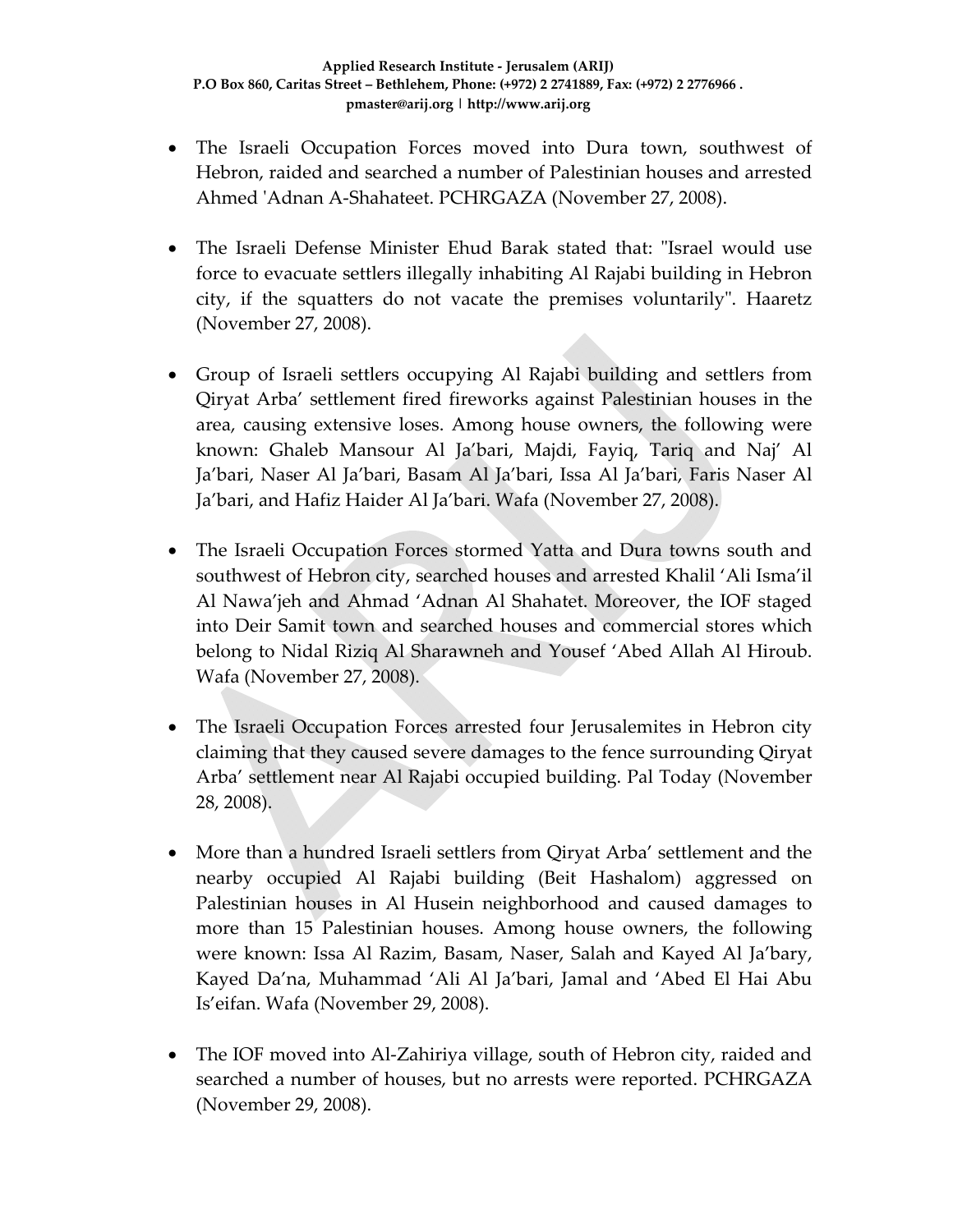• The Israeli settlers occupying Al Rajabi building and settlers of Qiryat Arba' east of Hebron city aggressed on the Palestinian houses in Al Hasein neighborhood destroying 23 cars and severely hurting four citizens, two children are among. Wafa (November 30, 2008).

#### **Bethlehem**

- More than 12 Israeli vehicles stormed Al Khader village west of Bethlehem city, closed Jerusalem‐ Hebron and Al Khader‐ Husan roads and hindered citizens from accessing their destinations. Quds (November 2, 2008).
- The Israeli settlers of Tequ' and under the protection of the Israeli soldiers aggressed on Palestinian farmers and international solidarity groups in Tequ' village east of Bethlehem city while harvesting olive trees. Quds (November 2, 2008).
- The Israeli Occupation vehicles stormed Al Karkafa and Al Mahed Streets north of the city, searched houses and destroyed properties. PNN (November 4, 2008).
- The Israeli Occupation Authorities handed out Al Hamamreh family a military order to confiscate 23 dunums of lands in Husan village conducted under the pretext of "State property". ARIJ (November 4, 2008).
- The Israeli Occupation soldiers stormed 'Aida Refugee camp north of Bethlehem city, searched houses and arrested young men. Maan News (November 4, 2008).
- IOF moved into Al-'Azza refugee camp, north of Bethlehem city, raided and searched a number of houses and arrested two Palestinian civilians: Mo'ayad 'Othman Al‐'Azza and Shadi Mohammed Al‐Qaissi. PCHRGAZA (November 4, 2008).
- The IOF moved into Tequ' village, southeast of Bethlehem city, raided and searched a number of houses and arrested Mousa Mahmoud Zawahra. PCHRGAZA (November 4, 2008).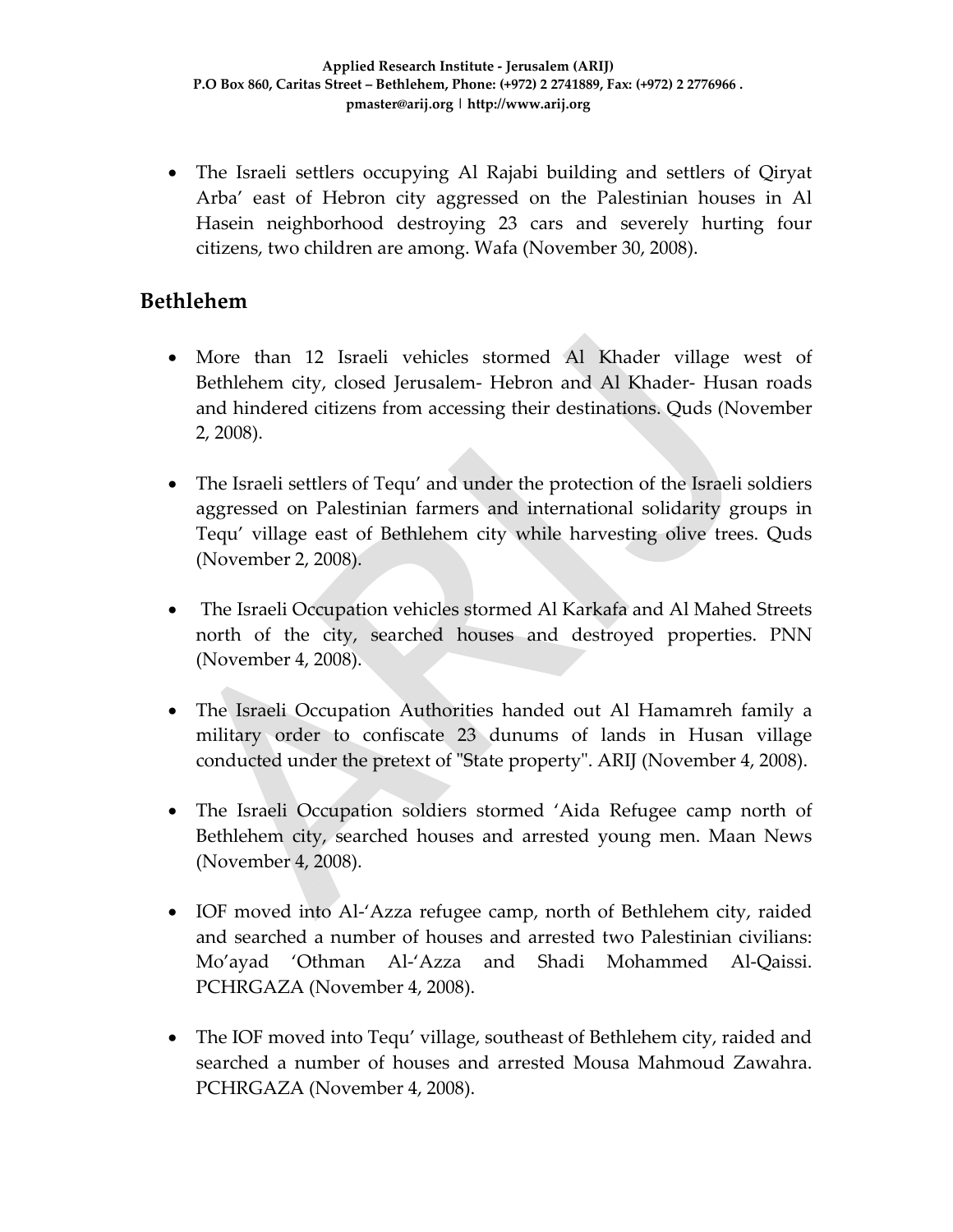- The IOF moved into 'Aida refugee camp, north of Bethlehem city, raided and searched a number of houses and summoned 'Ali 'Awadh Al‐'Aa'raj, for interrogation. PCHRGAZA (November 5, 2008).
- More than 15 Israeli vehicles staged into Al Khader town south of Bethlehem city from its northwestern part and invaded Tel area and forced owners to close their commercial stores. Among owners, Mr.Nasser ʹAayesh was known. Wafa & PCHRGAZA (November 6, 2008).
- The IOF moved into 'Aida refugee camp, north of Bethlehem city, raided and searched a number of houses and arrested two Palestinian civilians, they are: 'Omar Khalil 'Iziya and Jihad Sa'id Abu Sha'ira. PCHRGAZA (November 6, 2008).
- The Israeli Occupation soldiers invaded 'Ela neighborhood between Tequ' and Al 'Asakra villages southeast of Bethlehem city and aggressed on the houses of Muhammad Hussein Suman and Ibrahim 'Abed Allah Hamda, causing extensive loses. Wafa (November 6, 2008).
- The Israeli Occupation Forces stormed Al 'Ebeidya town east of Bethlehem city and broke into the commercial store of Amin Al 'Esawi and the restaurant of Hisham Radayda, causing loses and damages. Wafa (November 9, 2008).
- The IOF moved into Dar Salah village, east of Bethlehem city, raided and searched a number of houses and arrested Khaled 'Aziz Salah. PCHRGAZA (November 9, 2008).
- The Israeli vehicles incurred into Al Khader town south of Bethlehem city from its northwestern part and invaded Tel and the schools areas and forced owners to close their commercial stores, in addition of taking over the three‐ storey house of 'Abed Allah Abu Hasna and turning it into military post. Wafa & Quds (November 10, 2008).
- The IOF moved into Al-Shawawra village, east of Bethlehem city, raided and searched a number of houses and arrested ʹAdel Ibrahim Salem. PCHRGAZA (November 10, 2008).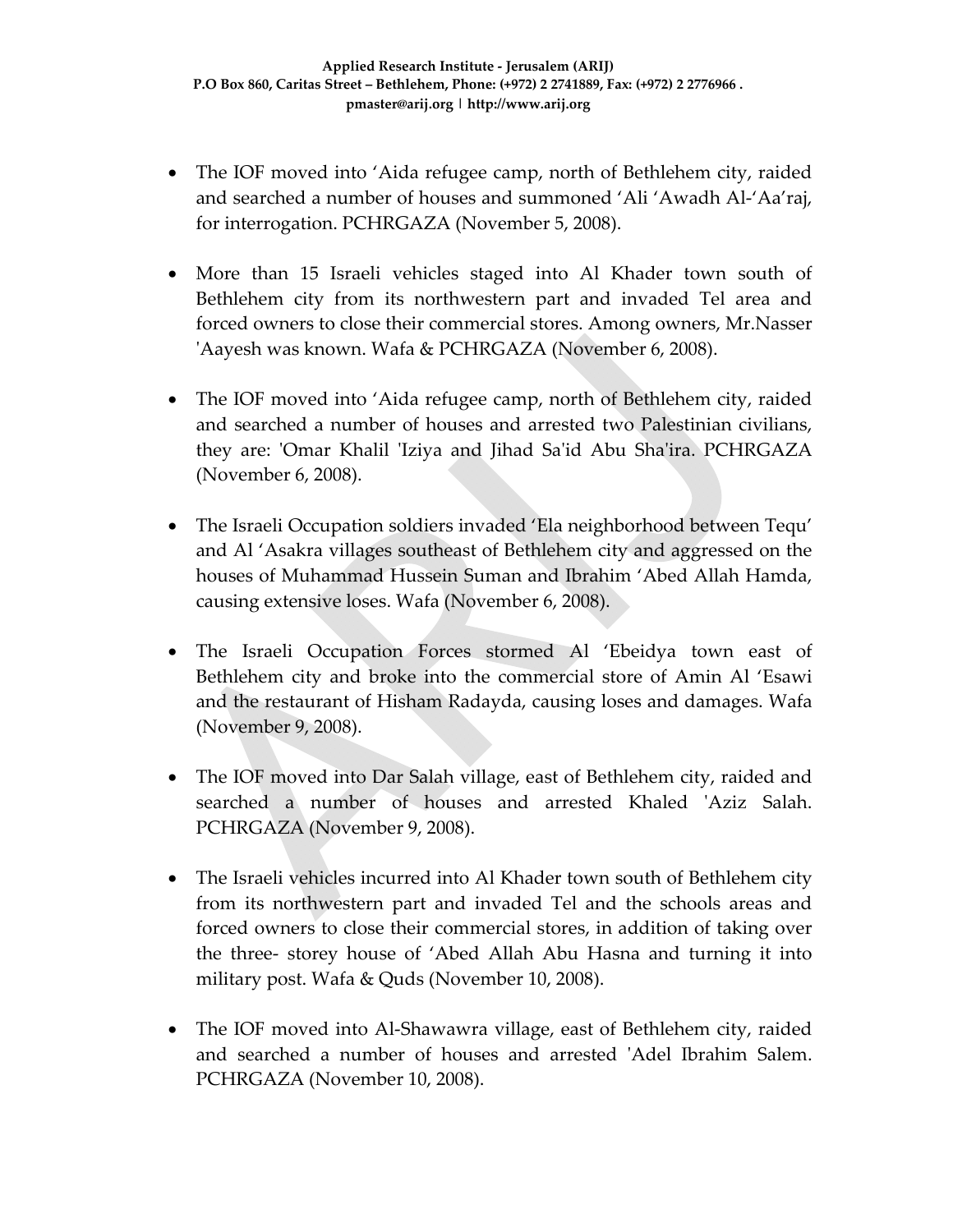- The Israeli Occupation Forces incurred into Al Madares neighborhood on the main road of Tequ' town south of Bethlehem city under heavy barrage of gunfire and clashed with the Palestinian students. Wafa (November 11, 2008).
- The IOF moved into Al-Shawawra village, east of Bethlehem city, raided and searched a house belonging to the family of Amjad Mahmoud Al‐ Khatib. PCHRGAZA (November 12, 2008).
- The IOF moved into Al 'Ibaidiya village, east of Bethlehem city, raided and searched a house belonging to the family of Raʹfat Khaled Rabaiʹa, and arrested him. PCHRGAZA (November 15, 2008).
- The Israeli Occupation Forces staged into Al Ma'sara village south of Bethlehem city and searched the house of Muhammad Hussein Hajaj and moved also to incur Tequ' village to the east of the city, storming the house of Ahmad 'Ali Jubreal and forced all citizens to leave the house. Wafa & PCHRGAZA (November 17, 2008).
- The Israeli Occupation vehicles stormed Al 'Aza refugee camp north of Bethlehem city, broke into the house of Ahmad Qaraq' and arrested his son 'Ali. Wafa (November 18, 2008).
- The Israeli Occupation Forces staged into Hindaza Mountain in Bethlehem city and surrounded the house of Abu Khalid Al Douri. Wafa (November 18, 2008).
- The Israeli Occupation troops staged into Tequ' town southeast of Bethlehem city, imposed curfew and took over the Municipality headquarter and tens of Palestinian houses, turning them into military posts and detaining 40 citizens. Wafa (November 19, 2008).
- The Israeli Occupation Authorities handed out Al Tawafuq School in Al Jab'a village military order to halt the construction of new class rooms which were funded by the UNDP. Quds (November 19, 2008).
- Group of Israeli settlers opened the sewage lines into the Palestinian agricultural lands of Nahhalin village west of Bethlehem city, destroying vast areas of lands. Pal Today (November 20, 2008).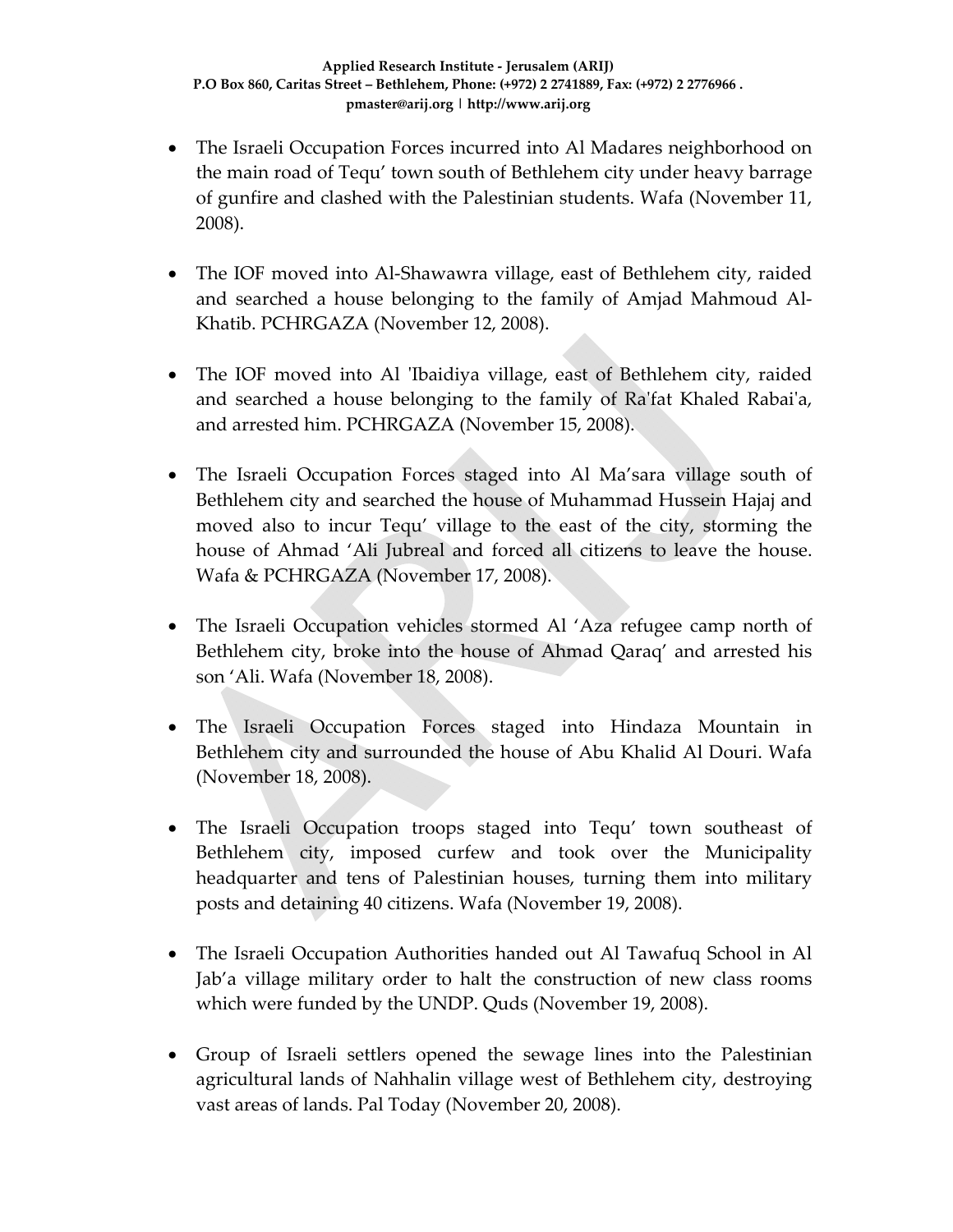- The IOF staged into Za'tara village, southeast of Bethlehem city, raided and searched a number of houses and arrested Mohammed Hassan Zawahra. PCHRGAZA (November 23, 2008).
- The IOF moved into Bethlehem city, raided and searched a house belonging to the family of 'Ali Mousa Nawawra, and arrested him. PCHRGAZA (November 24, 2008).
- Group of Israeli settlers from Efrat settlement aggressed on the properties of Ibrahim Suleiman Muhammad Salah and stole his horse in Al Khader town. The citizen was also charged with a penalty of NIS 1000 after being accused of causing a mess at the Israeli Civil Administration when filing his complaint about the incident. It is worth mentioning that two months ago, settlers tried to take over his land by planting it with trees. Quds (November 25, 2008).
- The Israeli Occupation troops invaded Al Rashaydeh village to the east of Bethlehem city, stormed houses and arrested Mahmoud and Daoud Muhammad Salim Rashaydeh, after causing extensive loses to their houses. Wafa (November 26, 2008).
- The Israeli Occupation forces destroyed four structures in Givat Netzer outposts, few miles south of Bethlehem city near Elazer, Efrat and Alon Shvut settlements. It is worth pointing out that the site is a point to learn Torah daily and was founded by Yaakov Rodan who promised to rebuild the site again. INN (November 29, 2008).

### **Nablus**

- The IOF moved into Nablus city and the neighboring 'Ein Beit Al-Maa' refugee camp, raided and searched a number of houses, but no arrests were reported. PCHRGAZA (November 1, 2008).
- The Israeli Occupation Forces stormed north of 'Asira village to the north of Nablus city, raided and searched a number of houses, but no arrests were reported. PCHRGAZA (November 1, 2008).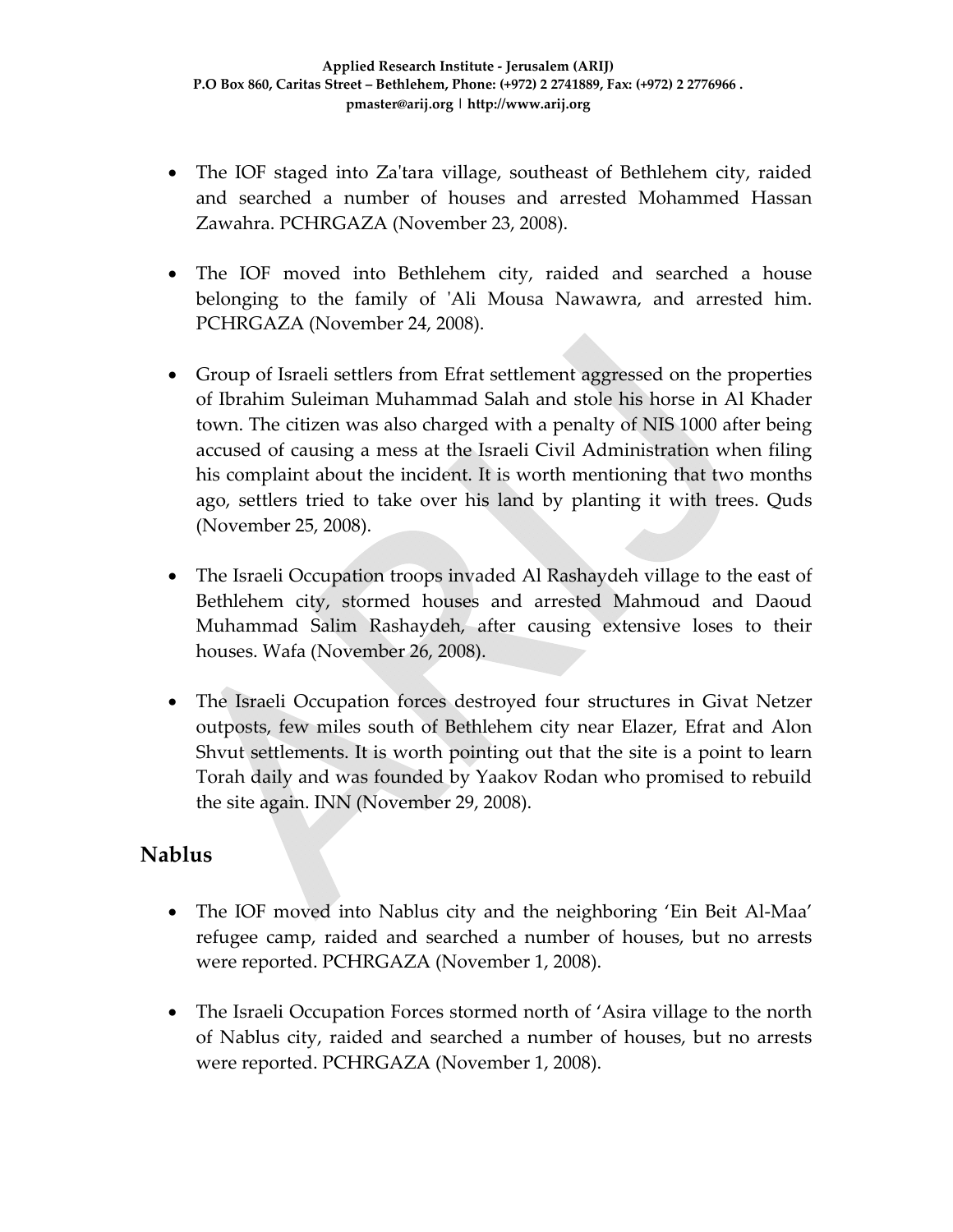- The Israeli Occupation Army moved into Nablus city and the neighboring Balata refugee camp, raided and searched a number of houses. PCHRGAZA (November 2, 2008).
- The Israeli Occupation Forces stormed north of 'Assira village to the north of Nablus city. PCHRGAZA (November 2, 2008).
- The Israeli Occupation Army invaded Beit Iba and Kafr Qalil villages and surrounded the house of Muhammad Ahmad. Wafa (November 3, 2008).
- Group of Israeli settlers of Za'tara aggressed on citizen Ibrahim Sami and stole his sheep's. Quds (November 3, 2008).
- The Israeli Occupation Forces moved into Beit Iba village, west of Nablus city, raided and searched a number of houses and arrested Mohammed Ahmed Sama'na. PCHRGAZA (November 3, 2008).
- The IOF undercover unit moved into Khillat Al-'Amoud neighborhood in the southwest of Nablus city and stormed Al‐Kharraz supermarket and arrested the owner, Mohammed Ziad Al‐Kharraz. PCHRGAZA (November 6, 2008).
- The IOF moved into Nablus city and the neighboring Balata refugee camp. They raided and searched a number of houses. PCHRGAZA (November 8, 2008).
- The Israeli Occupation soldiers prevented citizens of Qaryout village south of Nablus city and solidarity groups from the Israeli Peace Now movement from cultivating 20 dunums of land with Olive's claiming that the land is owned by an Israeli settler from the nearby settlement of Shilo who lately razed the land while it was planted with field crops. Wafa (November 11, 2008).
- The Israeli Occupation soldiers stormed the eastern neighborhoods of Nablus city and took over the house of Nasif family in new Nablus area after detaining all dwellers in one room. Wafa (November 11, 2008).
- In less than 24 hours, the Israeli Occupation Forces stormed Nablus city and carried out immoral actions in the streets. Wafa (November 12, 2008).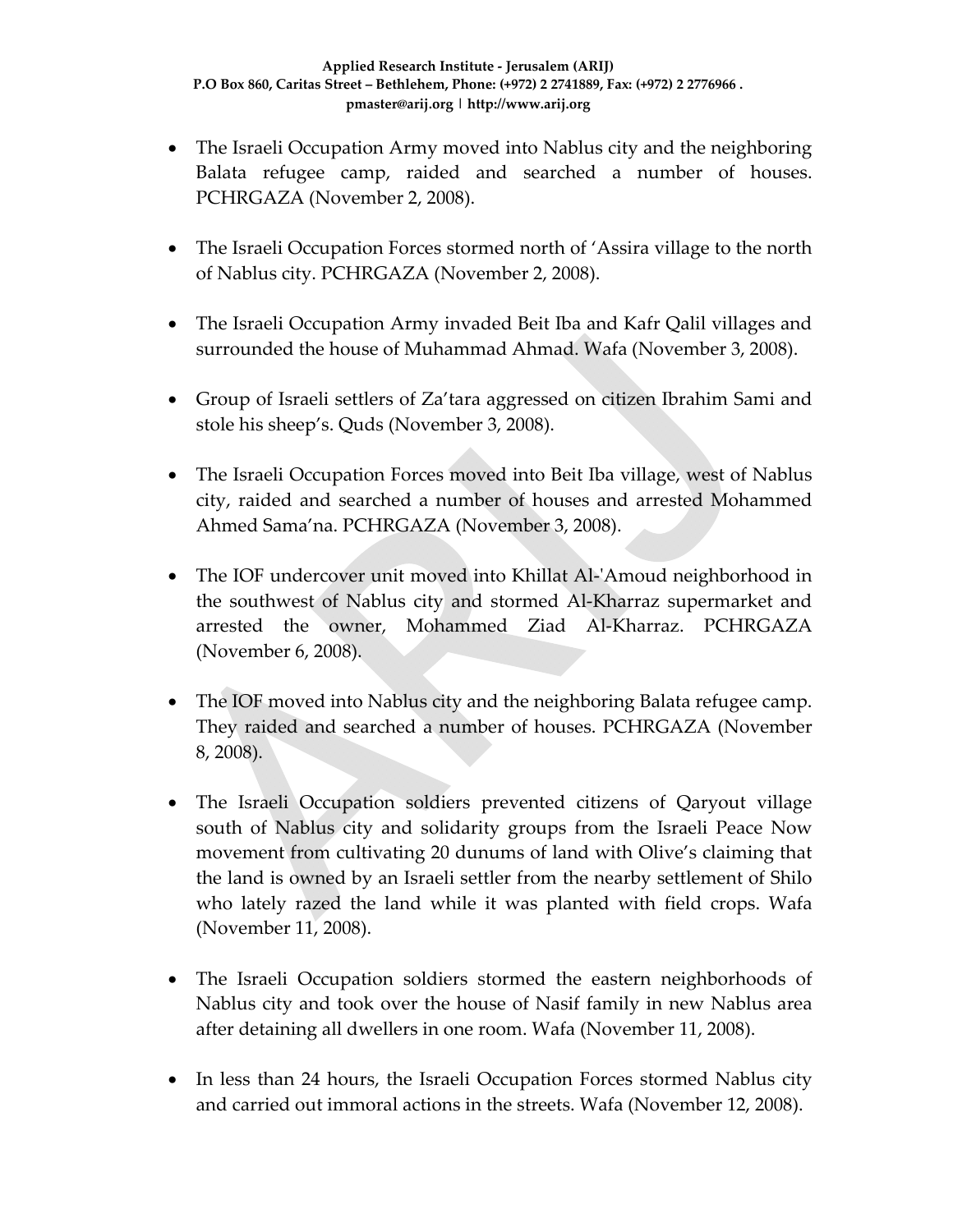- The Israeli Occupation vehicles stormed Beita town south of Nablus city and erected temporary checkpoint on the main road leading to the town and restricted Palestinian movement. Wafa (November 12, 2008).
- The IOF moved into Nablus city, raided and searched a number of houses and arrested 3 Palestinian civilians, they are: Amjad Mabrouk, Samer Mabrouk and Daoud Abu Daoud. PCHRGAZA (November 12, 2008).
- The Israeli Occupation soldiers incurred into Nablus eastern neighborhoods carried out immoral actions in the streets and arrested Muhammad Shawesh. Wafa & Al Ayyam (November 15, 2008).
- The IOF moved into Nablus city and the neighboring Balata refugee camp, raided and searched a number of houses, but no arrests were reported. PCHRGAZA (November 15, 2008).
- The Israeli Occupation Forces moved into Nablus city and the neighboring Balata refugee camp, raided and searched a number of houses and arrested Mohammed Shaweesh. PCHRGAZA (November 17, 2008).
- The IOF moved into Northern 'Assira village, north of Nablus city, raided and searched a number of houses, but no arrests were reported. PCHRGAZA (November 17, 2008).
- Nine Israeli vehicles stormed Beit Furik village east of Nablus city, searched Palestinian houses and detained families of Nasir Mahmoud Hanahi, Nabil Yacoub Hanahi and Jamal Jamil 'Orabi in one room. Wafa & PCHRGAZA (November 18, 2008).
- The IOF moved into Beit Dajan village, east of Nablus city, raided and searched a number of houses, but no arrests were reported. PCHRGAZA (November 18, 2008).
- The Israeli Occupation Forces manning Beit Iba checkpoint west of Nablus city closed the checkpoint from both directions and banned Palestinian access into and out of the city. Wafa (November 18, 2008).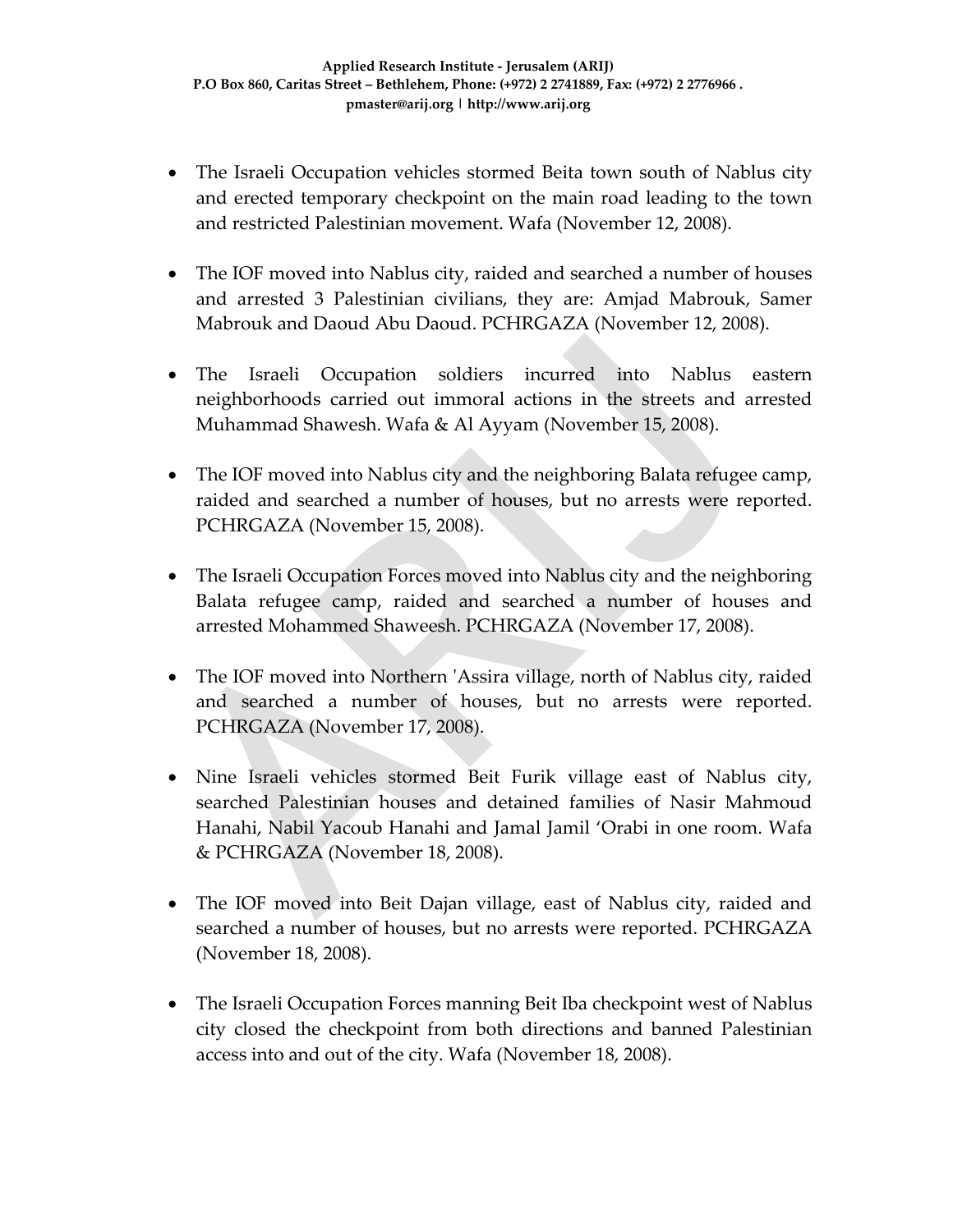- The Israeli Occupation troops stormed Nablus city and the surrounding villages and towns, searched neighborhoods particularly the eastern neighborhoods, aggressed on the houses and detained Palestinian cars for hours. Wafa (November 18, 2008).
- The Israeli Occupation soldiers broke into a Palestinian house in 'Azmout' village near Nablus city, causing severe loses. Pal Today (November 18, 2008).
- Group of Israeli settlers closed the bypass road near Madma village south of Nablus city which connects Nablus and Qalqilyah Governorates and aggressed on Palestinian cars passing by, causing severe loses. Quds (November 19, 2008).
- The Israeli Occupation Forces staged into Balata refugee camp and searched Palestinian houses and destroyed properties. Quds (November 20, 2008).
- The Israeli Occupation vehicles stormed Nablus city through its southern and western entrances and stationed at the main road connecting the city with Balata refugee camp; in addition, the IO vehicles stormed Talluza village north of the city searching several numbers of houses. Wafa & Quds (November 21, 2008).
- The Israeli Court of Ofra is looking into the case of Deir El Hatab lands (7700 dunums) located nearby Alon Moreh settlement which the Israeli settlers confiscated and banned Palestinian landowners from accessing them. Quds (November 26, 2008).
- Group of Israeli settlers aggressed on a Palestinian Ambulance car for the Red Crescent Society and wrote some Racist sentences such as "Death to Arabs" on it. Wafa (November 26, 2008).
- The Israeli Occupation Forces stormed Nablus city and the surrounding villages and towns, broke into the Palestinian houses and arrested 11 citizens of whom, 'Abed El Rahim Abu 'Amsha from Zawata village was known. Wafa (November 27, 2008).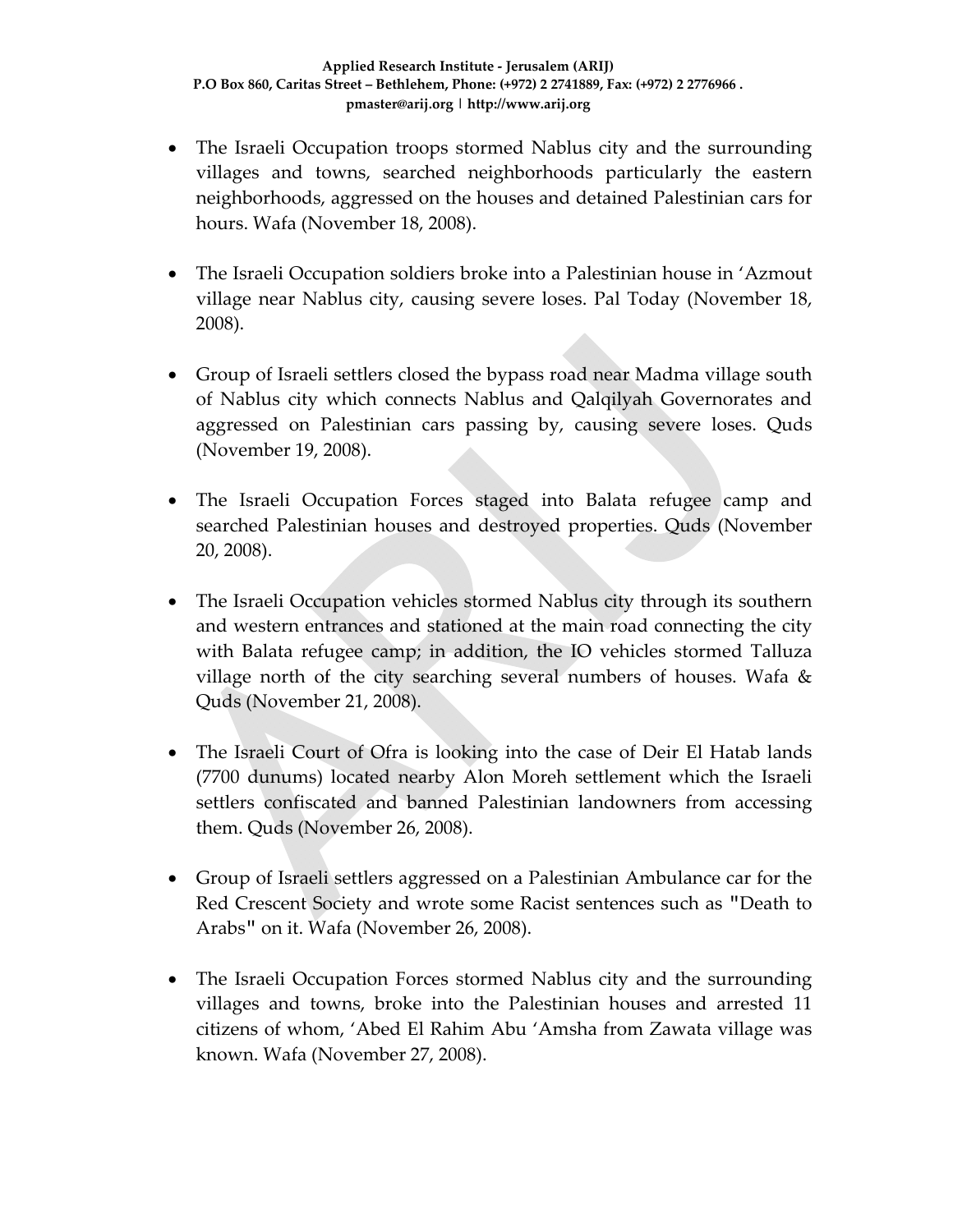- The IOF moved into 'Aqraba village, southeast of Nablus city, raided and searched a number of houses and arrested five Palestinian civilians: Nader Khair Bani Fadel, Munther Jamal Mayadma, Ussama Fares Mayadma, Hamza Ussama Dairiya and Fursan Jameel Bani Fadel. PCHRGAZA (November 27, 2008).
- The Israeli Occupation vehicles stormed Nablus city north of the West Bank and arrested six Palestinian citizens after searching their houses. Wafa (November 30, 2008).
- The IOF moved into Beit Furik and 'Asira Al Shamaliya villages, east and north of Nablus city, raided and searched a number of houses, but no arrests were reported. PCHRGAZA (November 30, 2008).

#### **Gaza**

- The Israeli Occupation Army opened fire at the Palestinian farmers in Khuza'a town east of Khan Yunis while harvesting their Olive trees. Quds (November 4, 2008).
- The Israeli Occupation Forces moved nearly 150 meters into Al-Hamra in the east of Beit Hanoun town in the northern Gaza Strip and leveled areas of land. PCHRGAZA (November 4, 2008).
- The IOF infantry unit moved almost 400 meters into Wadi Al-Salqa village, east of Deir Al‐Balah in the central Gaza Strip. IOF troops raided a house belonging to Mofeed Suleiman Al‐Rumaili, held the family as hostage in one room, and used the house as a military base. PCHRGAZA (November 4, 2008).
- In the early hours of the day, the IOF destroyed Al-Humaidi's house and razed 2.5 dunums of agricultural land. PCHRGAZA (November 4, 2008).
- The Israeli Occupation Forces from Kisufim military base incurred into the eastern part of Deir Al Balah city in the central Gaza Strip and east of Al Qarara town north of Khan Younis under heavy barrage of gunfire and opened fire at Palestinian houses, causing severe loses. Wafa (November 4, 2008).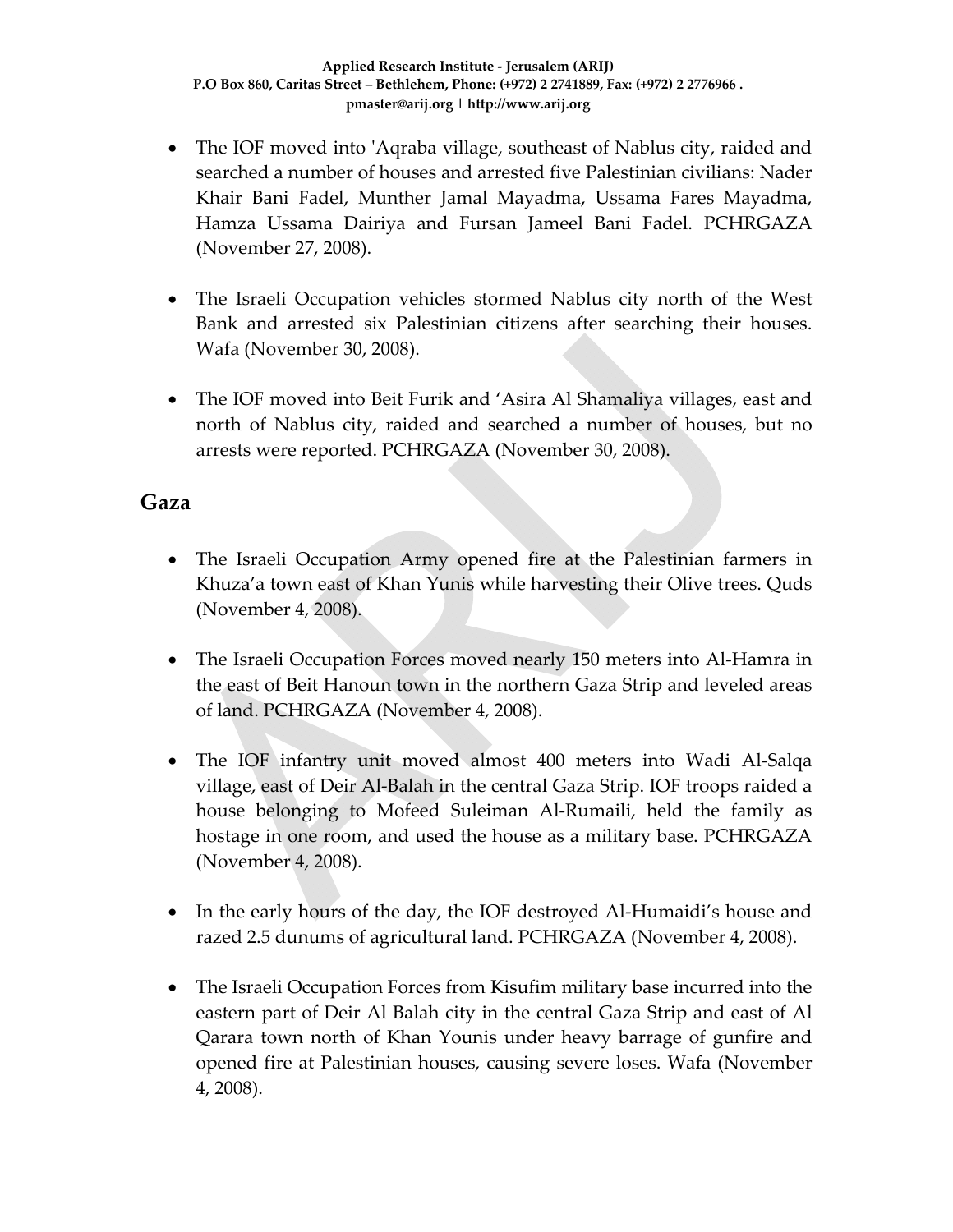- The Israeli Occupation Forces staged into Beit Lahya town north of the Strip and opened fire at Palestinian citizens and their properties. Wafa (November 5, 2008).
- The Israeli Occupation bulldozers incurred into the east of Al Maghazi refugee camp and demolished two houses owned by Al Hamaydi family. Quds (November 6, 2008).
- The Israeli Occupation Forces opened fire at Palestinian farmers and a group of solidarities east of Khuza'a town east of Khan Yunis. Quds (November 7, 2008).
- The Israeli Occupation bulldozers incurred into Khuza'a town east of Khan Younis under heavy barrage of gunfire, razed agricultural lands owned by Al Najjar family and opened fire at Palestinian farmers while were working in their agricultural fields. Quds (November 9, 2008).
- For the sixth day on row, the Israeli Occupation Forces closed the crossing borders of the Gaza Strip. Quds (November 10, 2008).
- The Gaza Strip completely falls under darkness as the Israeli Occupation Authorities bans the supply of fuel into the Strip through the closure of all crossing points. Quds (November 10, 2008).
- A report issued by the UNRWA in the Gaza Strip assured that 20,000 Palestinian families are under the poverty line as 8000 of the families are considered the poorest families in the world. Pal Toady (November 11, 2008).
- The Israeli Occupation troops incurred into Al Qarara area south of the Gaza Strip and opened fire at Palestinian houses, causing severe damages to the houses of Mihana and Al Najjar families. Wafa & Pal Today (November 12, 2008).
- The Israeli Occupation Authorities prevented the ambassadors of the European Union from accessing the Gaza Strip through Erez crossing point. Wafa (November 13, 2008).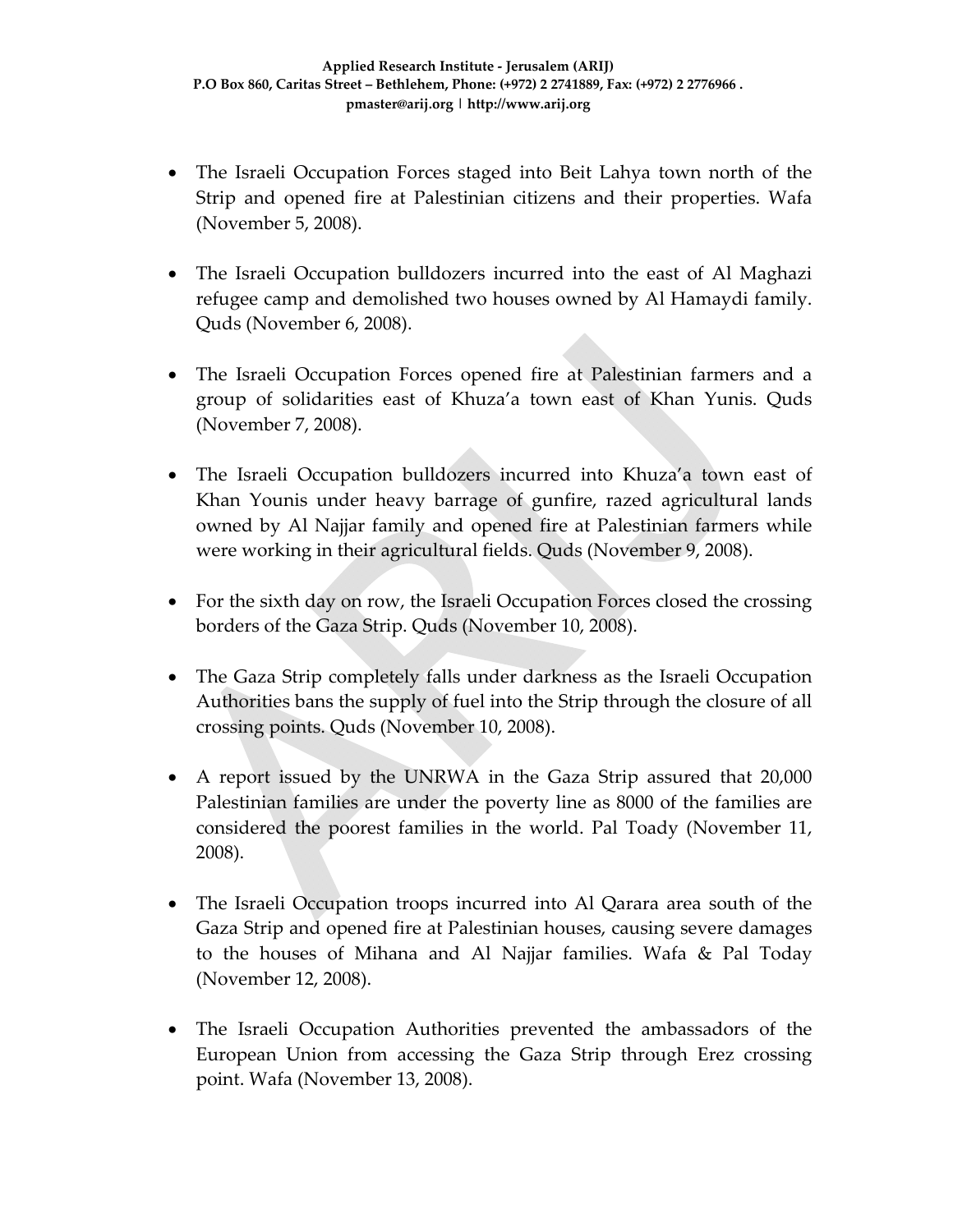- The Israeli Occupation vehicles incurred into Johr El Dik area east of Al Buriej refugee camp under heavy barrage of gunfire and fired sound bombs, causing panic to citizens. Wafa (November 15, 2008).
- The Israeli Occupation Forces staged into Al Qarara area north of Khan Yunis and opened fire at Palestinian houses and their lands, causing extensive loses. Wafa & Al Ayyam (November 16, 2008).
- The Israeli Occupation Authorities and the Israeli Ministry of Agriculture constructed 50 fortified rooms near the agricultural buildings, barracks and factories in the Israeli settlements located on the borders with the Gaza Strip and will soon fortify the agricultural lands against Palestinian rockets. This plan costs about NIS 4 millions. Pal Today (November 17, 2008).
- The Israeli Occupation bulldozers staged 400 meters into the Palestinian agricultural lands of Al Shouka village east of Rafah governorate and razed vast areas of lands. Pal Today & PCHRGAZA (November 18, 2008).
- The Palestinian bakeries in the Gaza Strip were shut down due to the Israeli closure of the crossings and the inability of Palestinians to bring fuel into the strip which led to electricity cuts all over the area. Quds (November 21, 2008).
- The Israeli Occupation Forces manning Kisufim military base east of Al Qarara town northeast of Khan Younis governorate opened fire at a number of Palestinian houses, causing extensive loses and damages. Wafa (November 22, 2008).
- The Israeli Occupation vehicles stormed Johr El Dik area southeast of Gaza city and opened fire at Palestinian houses and their properties causing damages; in addition, the IOF searched other houses and aggressed on dwellers. Wafa (November 22, 2008).
- Several numbers of foreigner journalists appealed to the Israeli Supreme Court against the Israeli Government decision to ban them from accessing the Gaza Strip. Quds (November 25, 2008).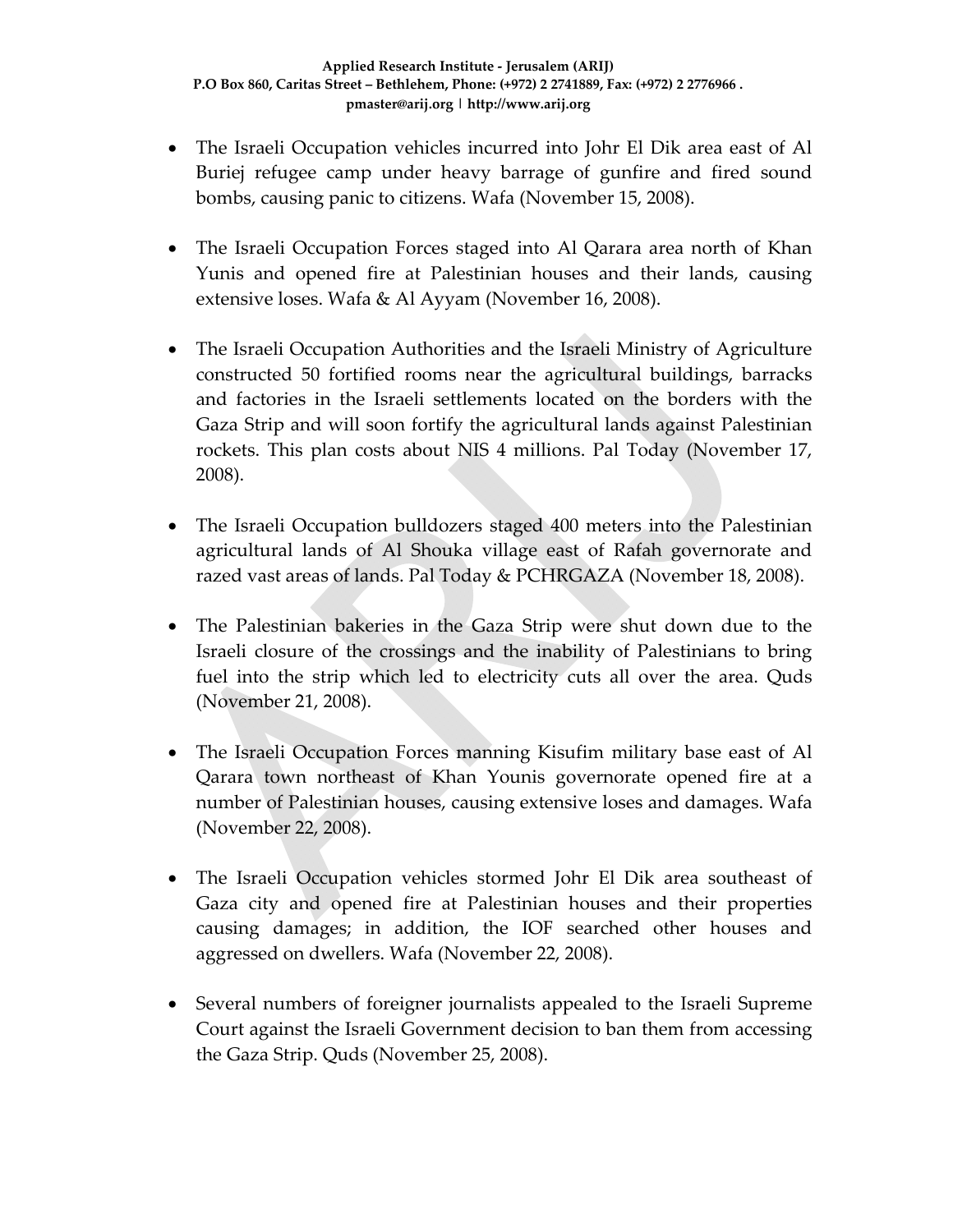- The Israeli Occupation Bulldozers staged into Al Fukhari area east of Khan Younis governorate under heavy barrage of gunfire and razed vast areas of agricultural lands planted with Potatoes. The IO bulldozers also razed a number of farms and greenhouses owned by Al 'Emour, Abu Daqa and Abu Te'ima families. Wafa & Pal Today & IMEMC (November 25, 2008).
- The Israeli Occupation bulldozers and tanks staged 300 meters along the eastern borders of the Gaza Strip particularly near 'Abasan Al Kabira and Khuza'a towns and razed vast areas of agricultural lands. Wafa (November 26, 2008).
- Two Israeli bulldozers staged into Khuza'a town east of Khan Younis governorate and destroyed vast areas of agricultural lands. Wafa (November 27, 2008).
- The Israeli Occupation Army opened fire against Palestinian houses in Al Farahin area east of Khan Younis governorate, causing severe damages to properties. Wafa (November 28, 2008).
- The Israeli Defense Minister Ehud Barak issued his orders to ban the access of the Humanitarian relief organizations to the Gaza Strip. Pal Today (November 29, 2008).
- The Israeli Occupation boats opened fire at Palestinian boats northwest of the Gaza city, causing extensive loses. Wafa (November 29, 2008).
- The Israeli Occupation bulldozers staged into Al Farahin area east of Khan Younis and razed about 0.5 dunums of land. Wafa (November 30, 2008).

### **Jericho**

• The Israeli settlers of Mizpe Yeriho closed Jericho-Jerusalem road with rocks and aggressed on Palestinian cars by throwing stones, causing extensive loses. Quds (November 4, 2008).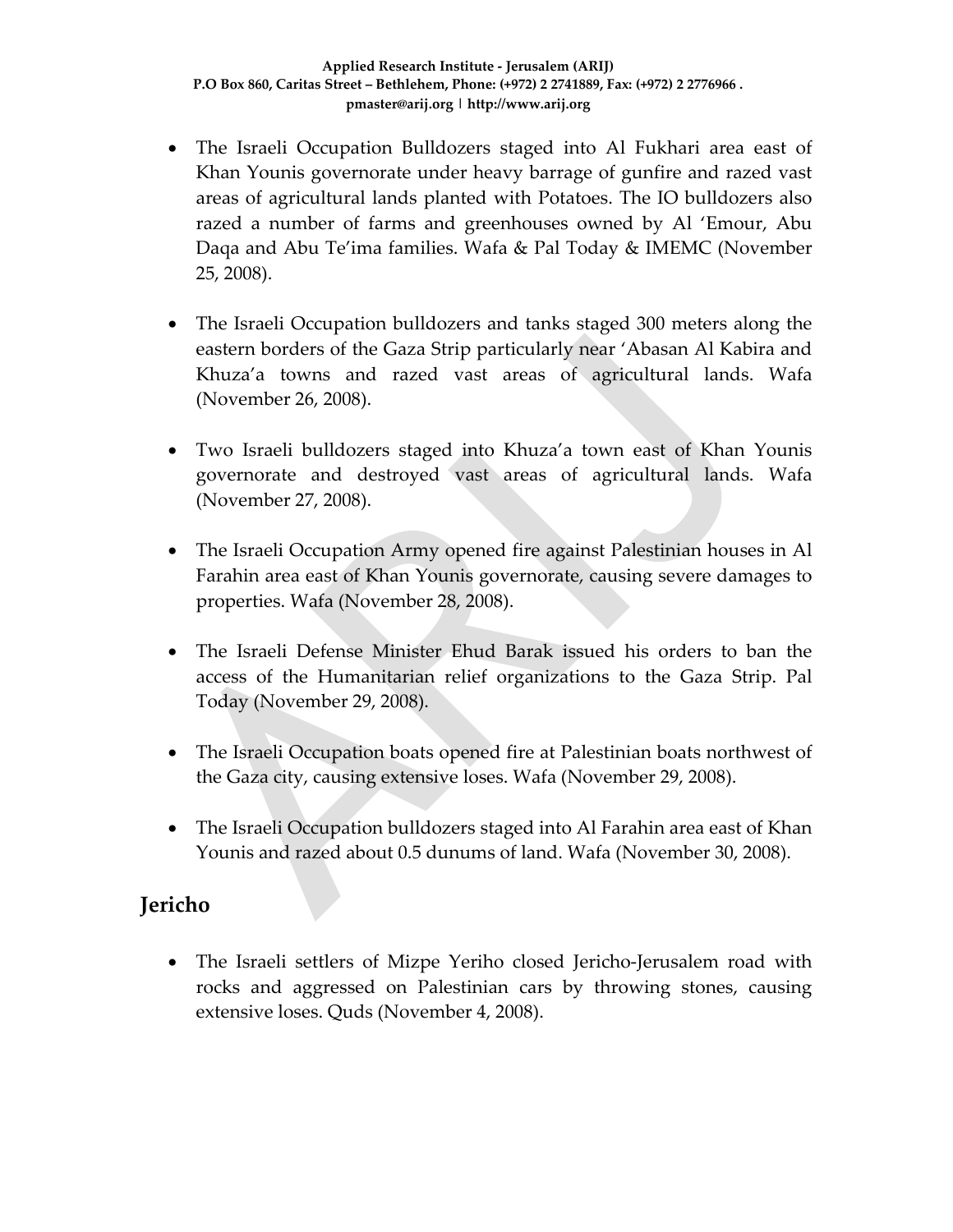• The Israeli Ministry of Environment and the Israeli Civil Administration closed the touristic places in Wadi El Qilt area in a way to develop the area. Haaretz (November 5, 2008).

## **Tubas**

- More than 40 Israeli vehicles and 200 Israeli soldiers and under heavy barrage of gunfire invaded Al Far'a Refugee camp south of Tubas city and carried out house to house search campaign and forced Palestinian owners to evacuate the houses. Moreover, the IOF closed the main road which connects the camp and Tubas city in the north with Nablus city in the south. Wafa (November 3, 2008).
- The Israeli Occupation Forces took over the house of Ga'aysa family in Al Far'a Refugee camp south of Tubas city and turned it into a military post after forcing 20 dwellers to evacuate it under the threat of weapons causing panic to citizens especially children. Wafa (November 3, 2008).
- The Israeli Occupation Authorities handed out citizens of Wadi Al Maleh area east of Tubas 21 military warnings to demolish houses of wood and barracks. Wafa (November 3, 2008).
- The Israeli court of Beit El handed out citizens of Al Mayta, Al Hilwa, Al Farisiya and Al Hama hamlets in the northern valleys military warnings to demolish 21 houses and agricultural structures within a week for lacking valid building permits. Wafa (November 6, 2008).
- The Israeli Occupation Forces prevented Palestinian shepherds from grazing their sheep's in Khallet Ijmee' east of Tubas city and informed them not to access the area again. Wafa (November 10, 2008).
- The IOF moved into Tammun village to the southeast of Tubas, raided and searched a number of houses and arrested two Palestinian civilians: Akram Naʹim Bani ʹOuda and Ahmed ʹAbdul Latif Bisharat. PCHRGAZA (November 20, 2008).
- The Israeli Occupation Authorities handed out citizens of Al 'Aqaba village east of Tubas city four house demolition orders. This brings the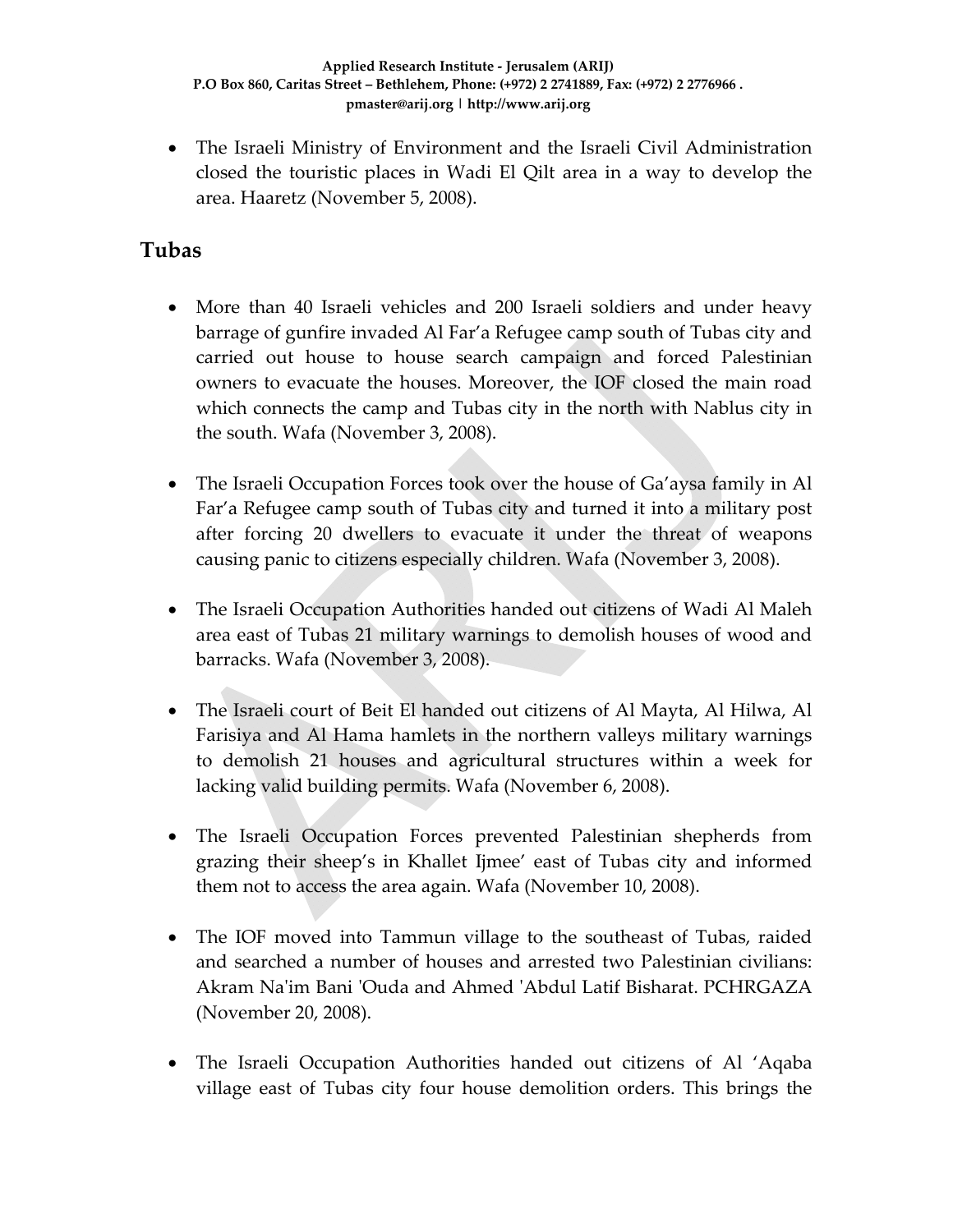number of Palestinian houses threatened of demolition to 39 in the village. It is worth mentioning that the total number of houses in the village is 45. Quds & Gush Shalom (November 26, 2008).

• The IOF moved into Tubas town and Al-Far'a refugee camp to the south, raided and searched a number of houses, but no arrests were reported. PCHRGAZA (November 29, 2008).

### **Jenin**

- The Israeli Occupation Forces stormed the house of Saed Abu 'Ibeid in Kaf Qud village southwest of Jenin city and fired at some electric poles in the village, causing damages. Wafa (November 3, 2008).
- Israeli Heavy military trainings are taking place in Rummana and Zabuba villages west of Jenin city near Salim military camp which caused the damaging of Olives and Almond trees and hindered landowners from accessing their lands. Wafa (November 3, 2008).
- The Israeli Occupation Army staged into Jenin city and stormed Nablus Street, Al Sweitat neighborhood, Al Jabiryat and Al Burj areas and roamed the streets. Wafa (November 3, 2008).
- The Israeli Occupation Forces stormed into Jaba' village, south of Jenin, raided and searched a number of houses and arrested two Palestinian civilians: Fadi Mohammed Balsha and Najeh Ahmed 'Alawna. PCHRGAZA (November 4, 2008).
- The Israeli Occupation Authorities started constructing the two meters high fence around Al Batma hamlet in Al 'Omra nature reserve southwest of Jenin city after razing 45 dunums of lands. The fence will isolate the houses of Sabri Muhammad Qabaha and his sons. Wafa (November 5, 2008).
- The Israeli Occupation Forces incurred into Zabuba village west of Jenin city, opened fire at Palestinian houses and stormed the house of Muhammad Jaradat under the pretext of looking for his son Mohammad. Wafa (November 8, 2008).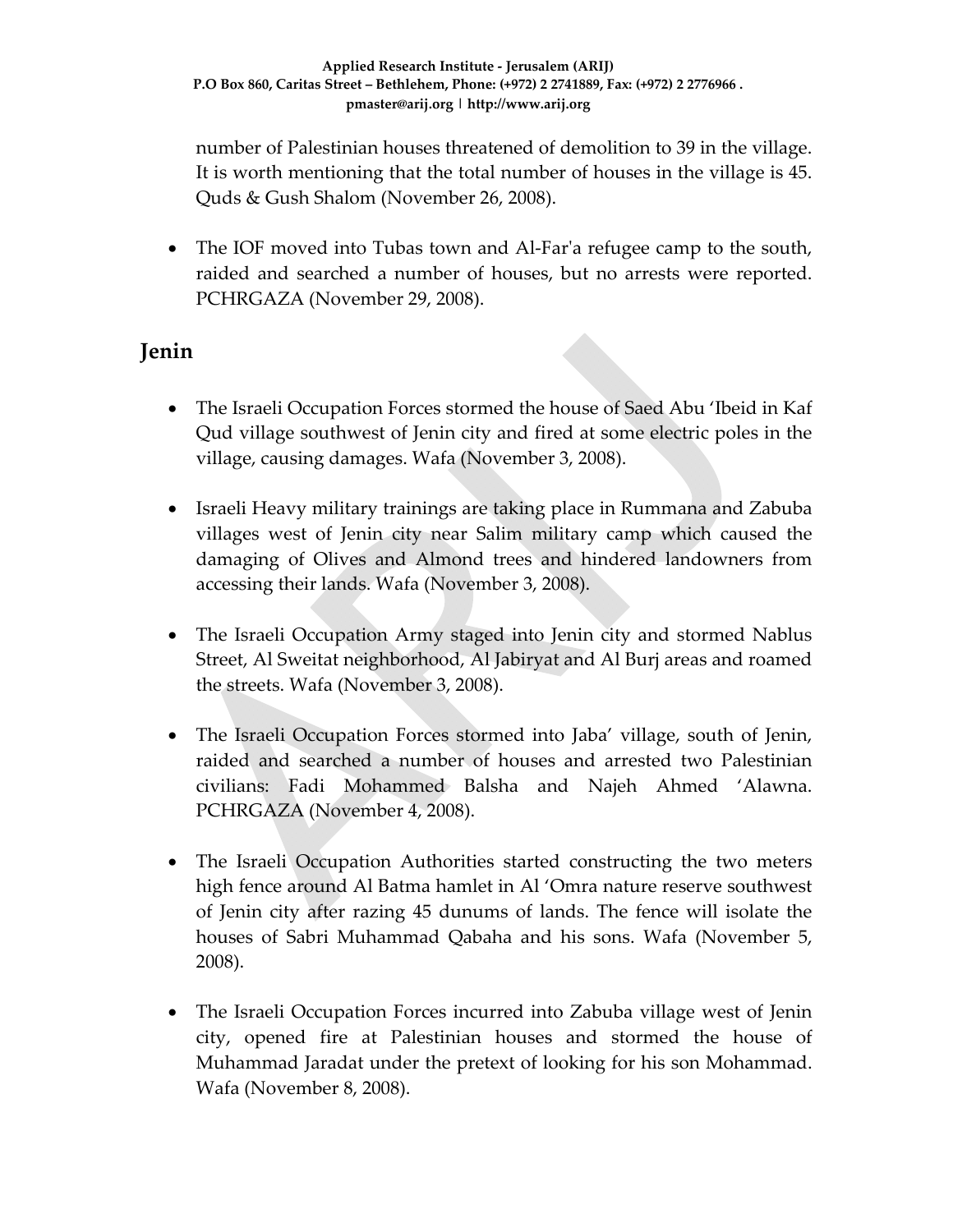- The Israeli Occupation Army staged into Al Far'a Refugee Camp south of Jenin city and aggressed on the house of Al Ghul family under the pretext of looking for their son Samir. Quds (November 8, 2008).
- The Israeli Civil Administration refused to issue permits to Palestinian landowners in 'Anin village north of Jenin city to access their agricultural lands segregated behind the wall. Quds (November 9, 2008).
- An Israeli settler from Shakid settlement west of Jenin governorate razed 100 dunums of lands owned by Muhammad 'Aref Suleiman Bri and 'Abed El Raouf Bri in Nazlet Al Sheikh Zeid. In addition, one of the Israeli settlers of Dotan settlement harvested the Olive trees planted in 51 dunums of lands owned by Muhammad Al Haj 'Ali 'Arada in 'Arraba town and razed 6 dunums of them. Quds (November 9, 2008).
- The IOF moved into Jenin town and refugee camp, raided and searched a number of houses and arrested Isma'il Ahmed 'Aabed. PCHRGAZA (November 10, 2008).
- The Israeli Occupation soldiers stormed Al 'Arqa village west of Jenin city and erected temporary checkpoint in the center of the village and detained villagers for long hours. Wafa (November 11, 2008).
- The Israeli Occupation vehicles staged into Jenin city, Maythaloun and Kaf Ra'i towns and carried out immoral actions in the streets after opening fire and sound bombs at the Palestinian houses. Wafa (November 12, 2008).
- The IOF moved into Zabuba village, west of Jenin. They raided and searched a number of houses and arrested Saʹid Mohammed Al‐Qaissi. PCHRGAZA (November 14, 2008).
- The IOF moved into Al Taybeh village, southwest of Jenin. They raided and searched a number of houses. PCHRGAZA (November 14, 2008).
- For the tenth day on row, six Israeli families continued their construction activities in the evacuated settlement of Homesh south of Jenin city under the protection of the Israeli Police and Forces. Wafa (November 15, 2008).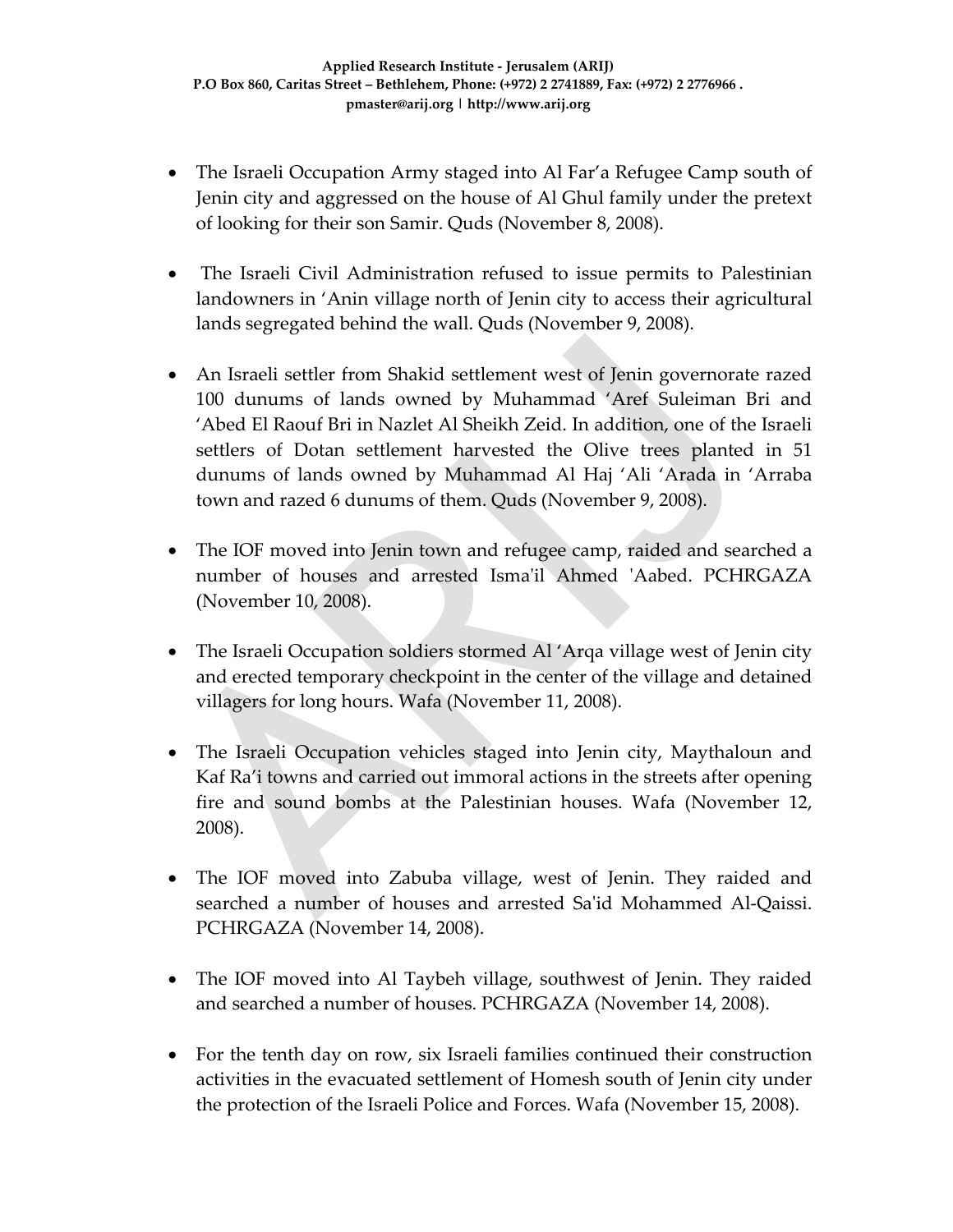- The Israeli Occupation soldiers incurred into Al Sika neighborhood and into Jenin‐ Nablus Street under heavy barrage of gunfire and forced Palestinian citizens to evacuate their houses. Wafa (November 16, 2008).
- The Israeli Occupation soldiers moved into Jenin town and refugee camp. They raided and searched a number of houses, but no arrests were reported. PCHRGAZA (November 16, 2008).
- The IOF moved into Toura village, southwest of Jenin. They raided and searched a number of houses and arrested 'Abdul Ra'ouf 'Abbadi. PCHRGAZA (November 16, 2008).
- The Israeli Occupation troops staged into Burqin town west of Jenin city under heavy barrage of gunfire, searched Palestinian houses and destroyed properties after forcing dwellers to evacuate the houses under the threat of weapons. It is worth mentioning that the IOF also arrested Yazan & Muhammad Khalouf and Tariq & Qassam Abu Shadouf. Al Ayyam & Quds (November 18, 2008).
- The IOF stormed Tura Al Gharbiya town near the Green Line searched Palestinian houses located near the Segregation Wall path and arrested Yousef 'Abady and aggressed on the child Rabi' Muhammad Fathi Qabaha claming that he was very close to the Wall's path. Al Ayyam (November 18, 2008).
- The Israeli Occupation Forces erected temporary checkpoint on the main entrance of Al 'Arqa village west of Jenin city and hindered Palestinian access in or out of the village. Wafa (November 18, 2008).
- The IOF stormed the house of Jamal Hewil in Al Jabiryat neighborhood overlooking Jenin refugee camp and destroyed properties. Quds (November 21, 2008).
- The IOF moved into Zabuba village, west of Jenin. They raided and searched a number of houses. They arrested three Palestinian civilians who were walking in the streets: Bilal Ahmed Zughol, Waleed Muneer Jaradat and Kamal ʹAdnan Shaʹabna. PCHRGAZA (November 22, 2008).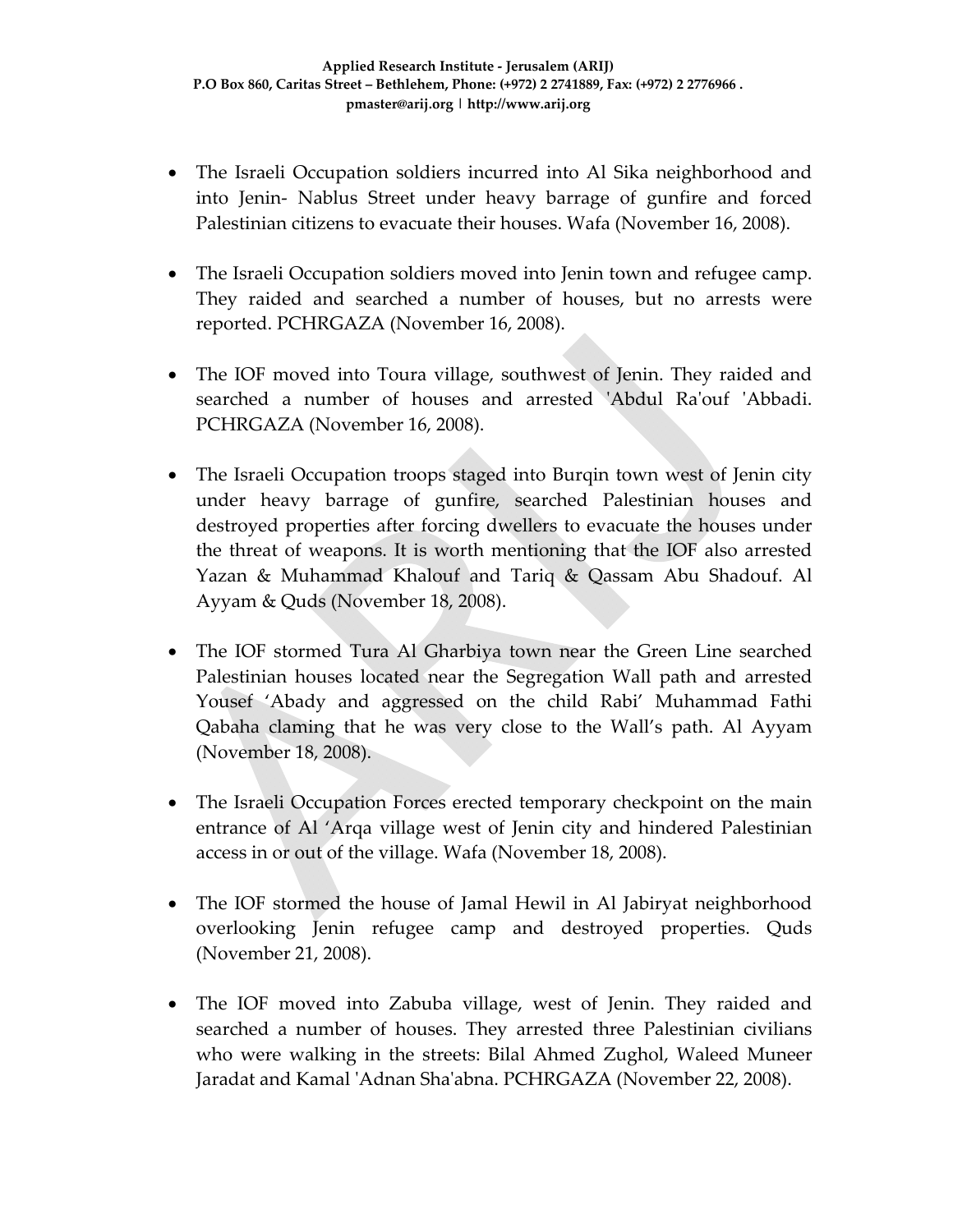- Tens of caravans were constructed lately by the Israeli settlers in the evacuated settlement of Homesh in Burqa and Silet Al Dahr villages. Quds (November 22, 2008).
- The Israeli Occupation Forces detained more than 200 Palestinian landowners who were cultivating their lands behind the wall in 'Anin village west of Jenin city by closing the agricultural gate for hours. Quds (November 22, 2008).
- An Israeli settler from Mevo Dotan settlement south of Jenin city uprooted Olive and Almond trees planted in tens of dunums of lands and hedged them with barbed wires, hindering any access to it in away to confiscate the lands. Wafa (November 23, 2008).
- The Israeli Occupation troops stormed Jenin city and Al Yamoun town and erected temporary checkpoint at the main entrance of the town for more than four hours, detaining people. Wafa (November 25, 2008).
- The Israeli Occupation vehicles invaded Jenin city under heavy barrage of gunfire and fired sound bombs. Wafa (November 26, 2008).
- The Israeli Occupation Army erected five flying checkpoints on the main entrances of Al Zababda, Ya'bud, 'Arraba, Kfeir towns and between Misliya and Sanur villages, detaining citizens for long time. Wafa (November 27, 2008).
- The Israeli Occupation Forces stormed 'Anin, Jalqamous and Umm El Tout villages under heavy barrage of gunfire and searched the house of Shafiq Ahmad Mansour looking for his son Muhammad. Wafa (November 28, 2008).
- The Israeli Occupation troops moved into Rummana village, west of Jenin. They raided an internet café belonging to Sakher Al‐Ahmed. They verified the identity cards of customers and searched the café. PCHRGAZA (November 28, 2008).
- The Israeli Occupation Forces staged into 'Arraba, Kafr Ra'i and Fahma towns southwest of Jenin city and stormed Internet Café owned by Sakhr Al Ahmad and detained citizens. Wafa (November 29, 2008).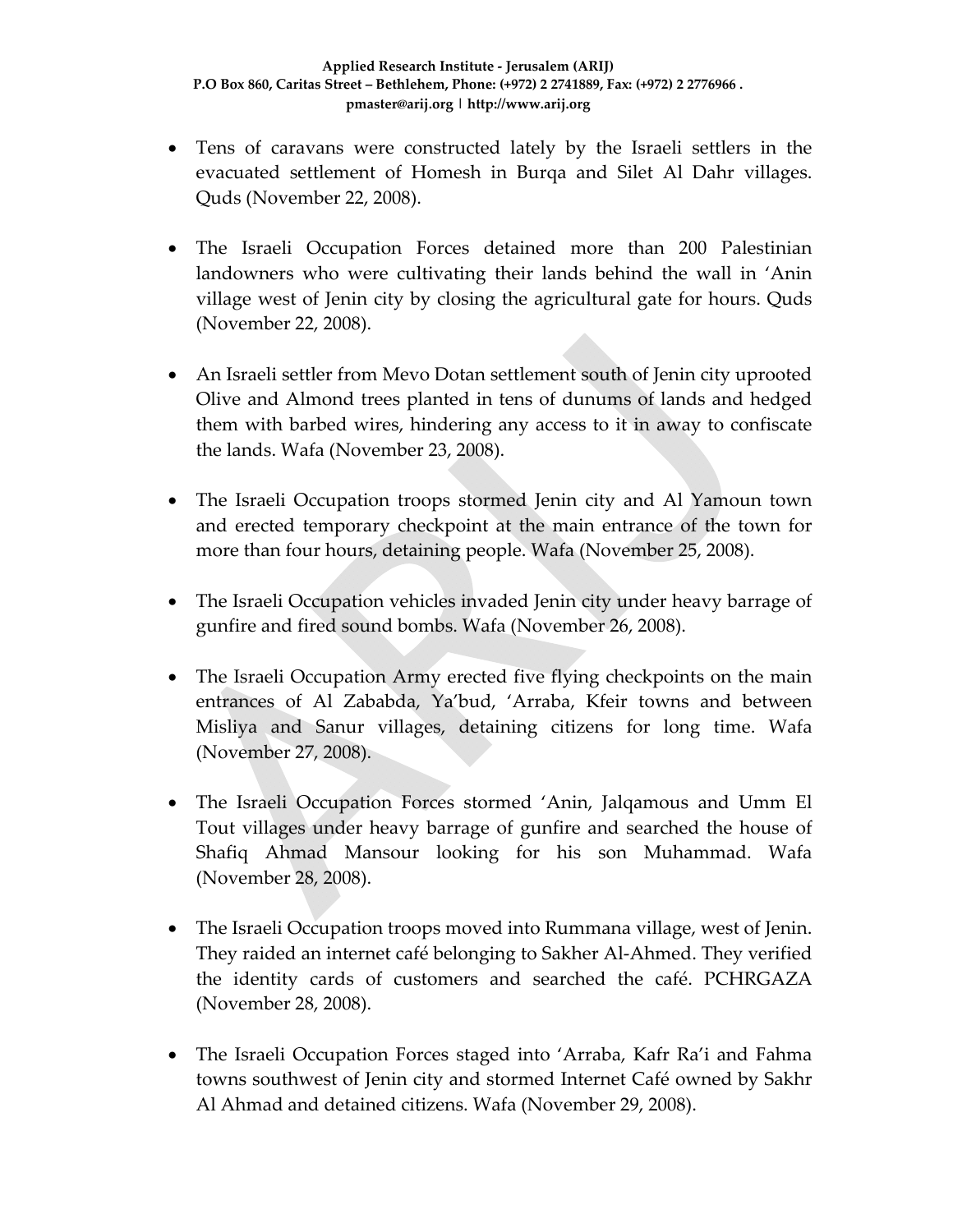- The IOF moved into Fahma, Toura, Kufor Ra'ei, Al-Jdaida, Sirris, Maithaloun and Sanour villages, southwest of Jenin city and searched Palestinian houses. PCHRGAZA (November 29, 2008).
- The Israeli Occupation troops erected flying checkpoint at the main entrance of Kafr Qud village southwest of Jenin city, banned citizens access in or out of the village. Wafa (November 30, 2008).
- The IOF moved into 'Anin village, west of Jenin. They raided and searched a number of houses and arrested Fadi 'Awadh Mansour. PCHRGAZA (November 30, 2008).

#### **Jerusalem**

- The Israeli court of Jerusalem Municipality decided to demolish one floor of Fahi Shabana's house in At Tur neighborhood under the pretext of being unlicensed. Quds (November 3, 2008).
- The Israeli Occupation soldiers hindered more than 40 Palestinian doctors from Al Maqased and Al Mutala' Hospitals in Jerusalem from accessing Shu'fat checkpoint in order to reach their work places. Quds (November 3, 2008).
- The Israeli Supreme Court issued temporary restraining order to stop the demolition of Al Milehat and Al Ka'abneh barracks in Deir Al Maghair area near Mikhmas village northeast of Jerusalem city. Wafa (November 3, 2008).
- The Interior Ministry's Water Administration decided to connect tens of thousands of unlicensed Arab houses in East Jerusalem with water. The decision will allow Israel to charge them money in order to connect to water system. Haaretz (November 4, 2008).
- The Israeli Occupation Authorities are constructing the highest and the biggest Israeli synagogue in the Old city of Jerusalem on the expanse of 'Abed Allah Bin Omar Mosque. Quds (November 5, 2008).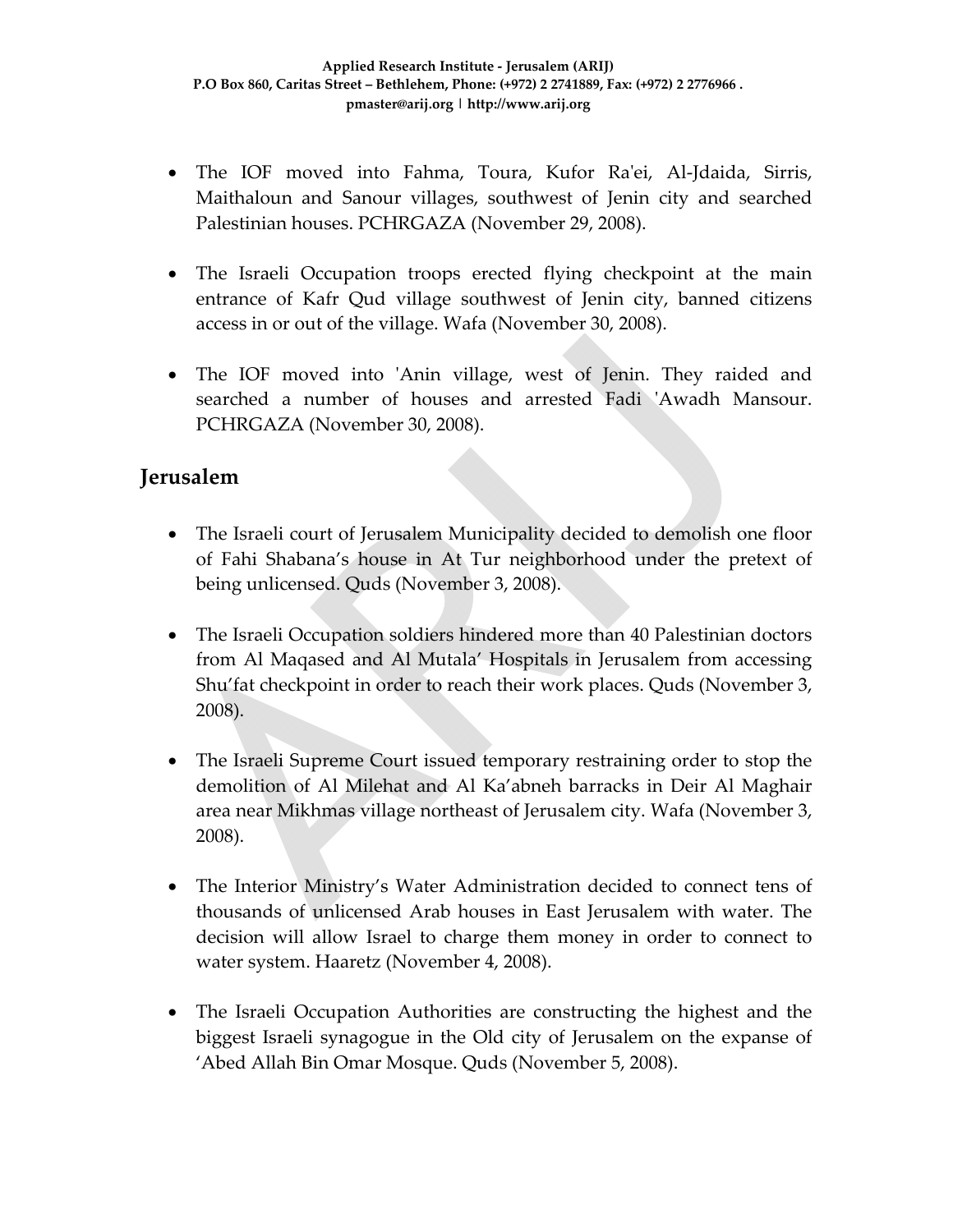- The Israeli Occupation Bulldozers demolished two houses in Al Sahl area in Shu'fat neighborhood which belong to Emad Ahmad Bisharat (170 m²) and Badr Shweiky under the pretext of lacking building permits, in addition to another house in Al Bustan neighborhood in Silwan owned by Muhammad Siyam and Sa'ed Abu Sanad with a wedding hall owned by Samir Qrsh in Beit Hanina north of Jerusalem city. Wafa & Quds (November 5, 2008).
- Jerusalem mayoral candidate Arkadi Gaydamak announced that he would stop all demolitions of illegal Arab homes in East Jerusalem as mayor. Jpost (November 9, 2008).
- The Israeli Occupation Authorities evacuated by force Al Kurd family in Al Sheikh Jarah neighborhood in Jerusalem city and announced the neighborhood as closed military area. In addition the Israeli authorities handed out seven military orders to Al Sayagh and Farhan families in the neighborhood to evacuate their houses in order to construct an Israeli neighborhood which connects the Hadasa Hospital area near the neighborhood with Western Jerusalem. Wafa (November 9, 2008).
- Sustainable Jerusalem Coalition is planning to construct 4700 new housing units for young couples in Ramat Rahel Kibbutz over 1588 dunums of lands to the south of Jerusalem city of which most of the lands are owned by Kern Kamit, Jerusalem Municipality and Israel Land Administration. According to plan 2020, the area will contain 8800 housing units. Sustainable Jerusalem & Quds (November 8, 2008).
- Euroshalim Israeli weekly newspaper announced that Giv'at Zeev settlement in Jerusalem will be turned into religious settlement after hundreds of religious students celebrated the construction of Hatora Talmud in the settlement which was organized by Nove Israel Company. Moreover, there is a plan to construct new neighborhood for the rich and for the religious settlers in the settlement. Quds (November 8, 2008).
- Dan Margelet from Mertz Movement revealed about a plan to open two huge tunnels under and around Al Aqsa Mosque one in Silwan and the other in Al Wad area in the old city of Jerusalem near Al Zurba house. Quds (November 8, 2008).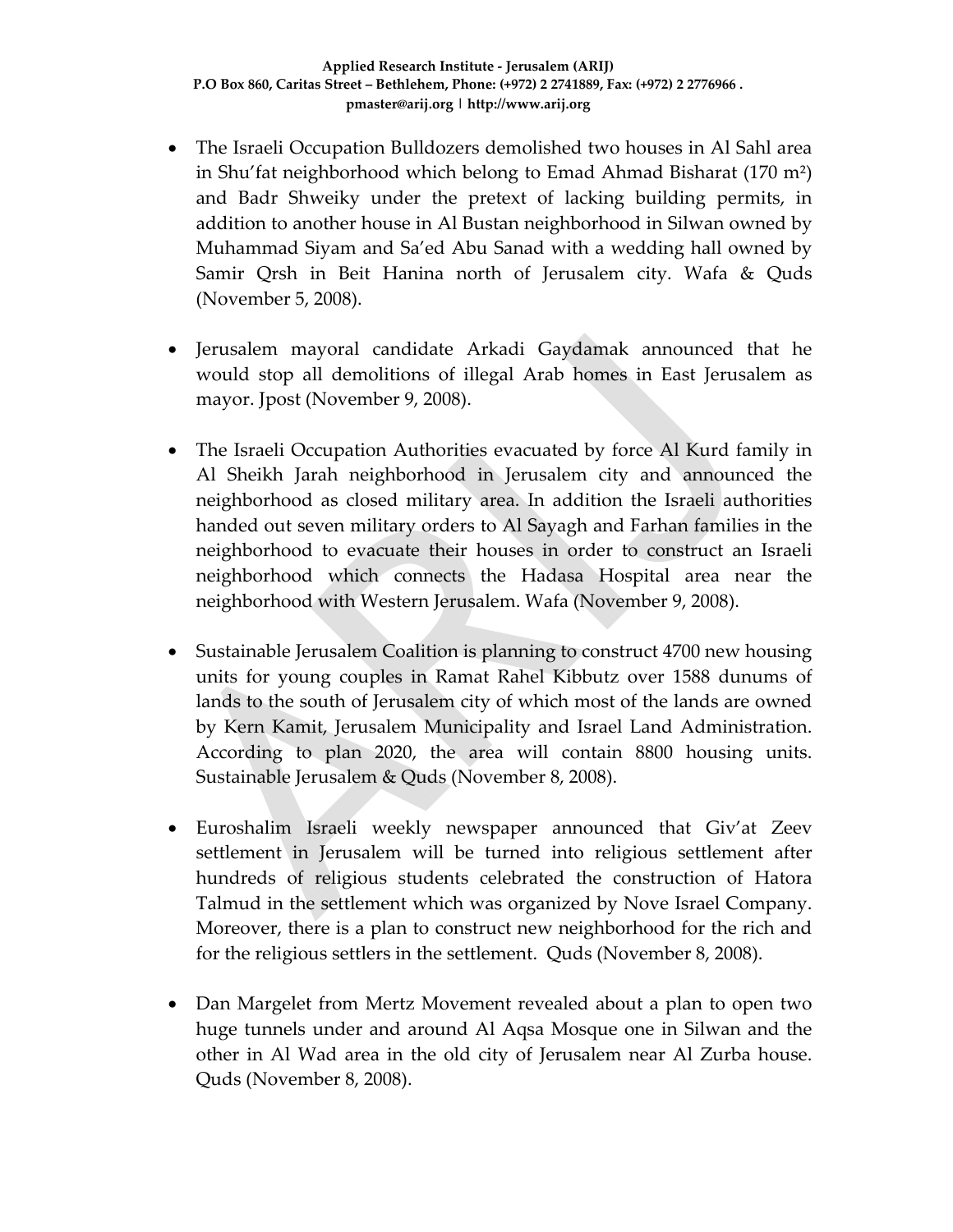- The Israeli Occupation Police closed the national theater (Al Hakawati) while celebrating a festival for cultural arts in Jerusalem city. Quds (November 10, 2008).
- The Israeli Occupation bulldozers and without any pre-notification demolished a 30 m² caravan constructed over 4 dunums of lands owned by 'Eiz El Din 'Abed El Hamid Abu Nijmeh in Wad El Dam area in Beit Hanina displacing 12 dwellers. This is the third time the IOF demolish Abu Nijmehʹs house. Quds (November 12, 2008).
- Nir Barakat, the newly elected mayor of Jerusalem city announced lately about his willing to build more housing units in East Jerusalem and the surrounding areas, calming that these areas belong to the Jewish people. Pal Today (November 13, 2008).
- The newly elected mayor of Jerusalem, Nir Barakat along with the Israeli Ministry of Housing and Construction, announced their willing to commence the construction of 10,000 housing units north of East Jerusalem and two tunnels that will connect the valley area with the settlements in East Jerusalem and with Beit El and 'Atarot industrial zone. Quds (November 14, 2008).
- The Israeli Occupation Police stormed the Jerusalem Development Foundation while celebrating the opening of a new clinic in Wadi El Joz neighborhood and handed them out military warning issued by Avi Dechter, the interior minister of defense to prevent the celebration under the pretext of being held under the supervision of the Palestinian National Authority. Quds (November 14, 2008).
- The Israeli Peace Now movement and families of Silwan city filed an appeal to the Israeli Supreme Court demanding to halt the Israeli construction activities carried out by Al 'Ad and 'Ir David organizations along with the Israeli Ministry of Antiques near Al Aqsa Mosque, 30 meters away from the old city of Jerusalem; The activities include the construction of a huge building of 115,000 m² that will include a mall and park lots in the area without licenses. Quds (November 14, 2008).
- The Israeli Supreme Court issued a restraining order to stop the construction activities carried out by Al 'Ad company and the Israeli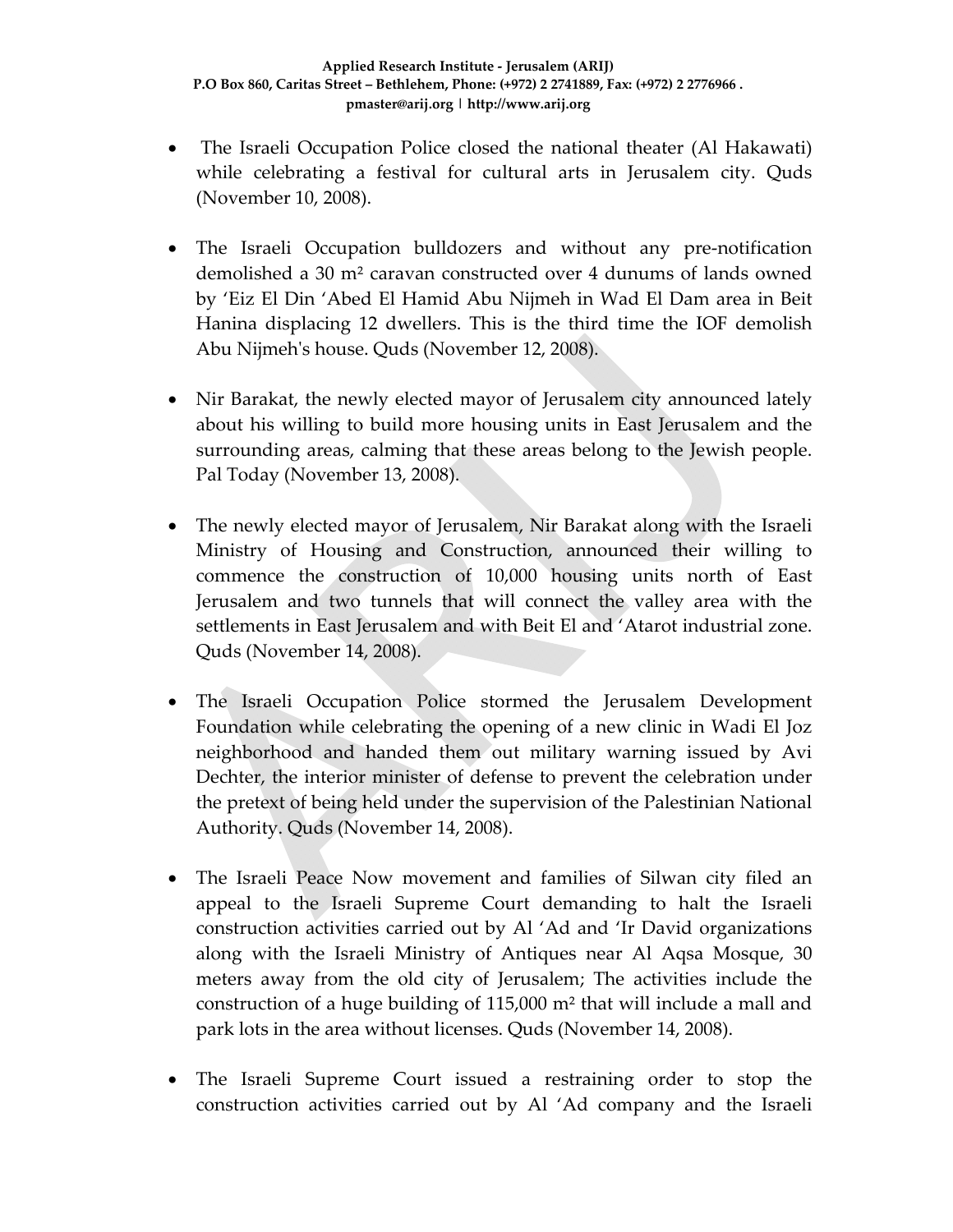Ministry of Antiques in Wadi Hilwa in Silwan city according to the appeal filed by the Israeli Peace Now movement jointly with a number of Palestinian families in the city, they are: Qara'in, Siyam, Karatshi, Joulani and Ghayth families. Quds (November 15, 2008).

- Jerusalem Municipality handed out owners of eight houses, four in Beit Hanina, three in Shu'fat and a house in Al 'Isawiya owned by Najah 'Abed El Hamid Abu Sneineh military warnings to demolish them under the pretext of being built without valid building licenses. Quds (November 15, 2008).
- The Israeli Occupation Police handed out Umm Kamil Al Kurd from Al Sheikh Jarrah neighborhood a warning to evacuate the tent which was constructed on private land owned by Kamal 'Ebeidat after the IOF forced the family to evacuate the house a week ago. The IOF also notified Al Kurd family that if they donʹt evacuate the tent they will charge her a penalty of NIS 430. Wafa (November 16, 2008).
- For the second day on row, the Israeli Occupation Forces attacked the tent of Umm Kamil Al Kurd in Al Sheikh Jarrah neighborhood and charged her with another penalty of NIS 430 and asked her to demolish the tent or else they will demolish it by force. It is worth mentioning that the IOF arrested the owner of the land Kamal 'Ebeidat for hours. Wafa (November 17, 2008).
- The Israeli Occupation Forces broke into the house of Mazin Hilmi 'Ashour Al 'Ajlouni in Al 'Ezzariya town and destroyed all furniture and properties and physically inspected dwellers, particularly children. Quds (November 18, 2008).
- The Israeli Occupation bulldozers demolished the house of Jamal Daoud Abu Sneineh in Al 'Isawiya neighborhood in Jerusalem city conducted under the pretext of being located close to the Hebrew University (Har Hat Zofim) and in an attempt to erect a road that will serve the nearby Israeli settlements. Citizens werenʹt given any chance to salvage any of their belongings. Wafa & Quds (November 18, 2008).
- The Israeli Occupation Authorities handed tens of citizens of Beit Hanina, Shu'fat, Al 'Isawiya, Al Sawahira and Silwan military warnings to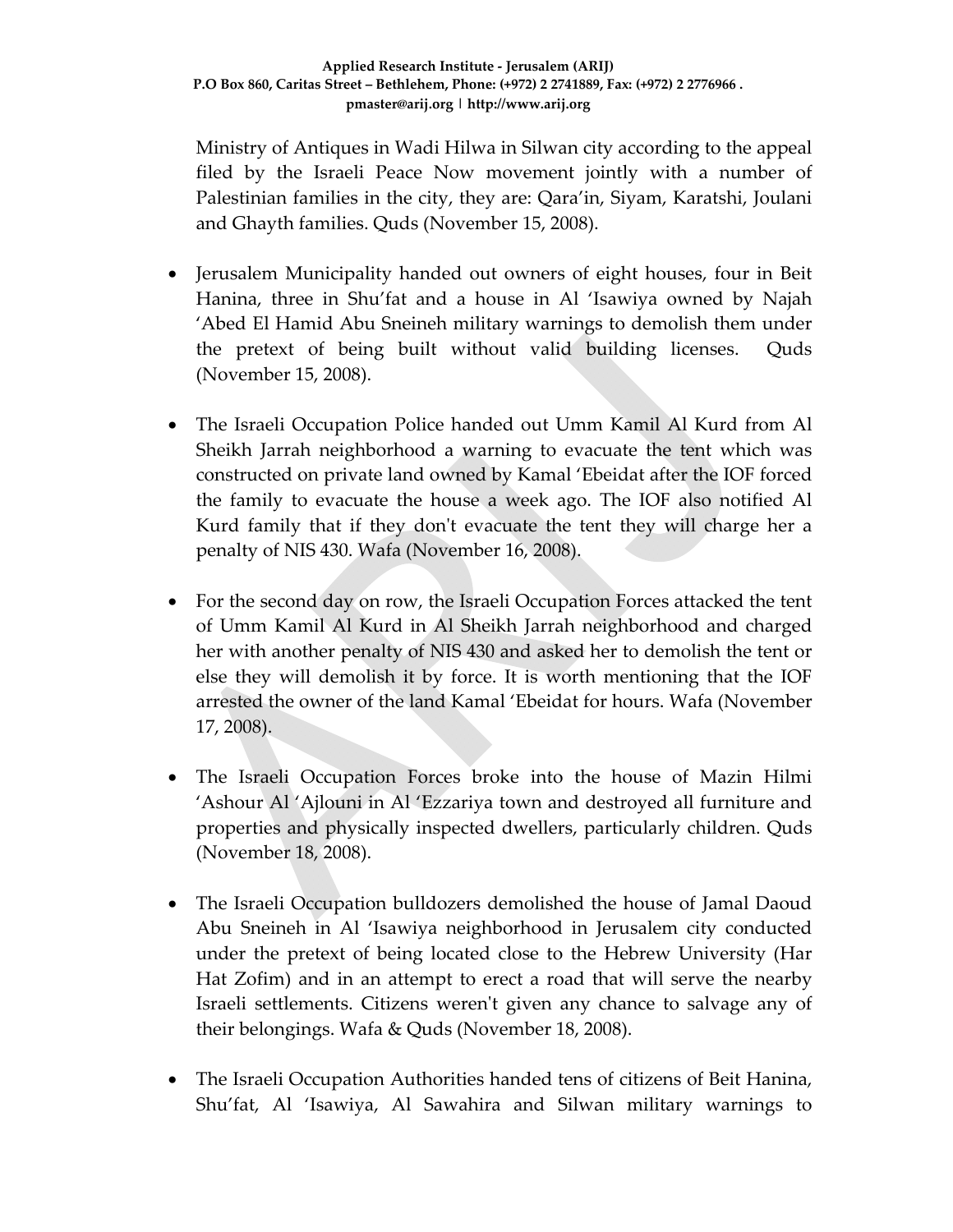demolish their houses conducted for lacking building permits. Among the threatened houses, the house of 'Ali Jum'a (90 m²) in Jabal Al Mukkabir southeast of Jerusalem city was known. Wafa (November 18, 2008).

- The Israeli Occupation bulldozers tried to demolish the house of Talal Al Shubaki in Al Sawahra junction but the owner was able to get a court decision to postpone the demolition for another 15 days. Moreover, citizen Sultan Al Halaseh demolished the only remained room of his house which was demolished a week ago in Al Bustan neighborhood in Silwan. PNN (November 18, 2008).
- The Israeli Occupation Authorities prevented Palestinian landowners and international solidarity groups from accessing agricultural lands located behind the wall's path in Biddu village in order to plant Olive trees. Quds (November 19, 2008).
- The Israeli Occupation police demolished the tent of Al Kurd family in Al Sheikh Jarrah under the pretext of being illegally built. Wafa (November 19, 2008).
- Palestinian citizens of Al Sheikh Jarah and solidarity groups constructed two new tents for Al Kurd family after the Israeli police demolished their tent in the neighborhood. Quds (November 20, 2008).
- Avi Dekchter, the Israeli interior minister of defense, issued an order to prevent a celebration held by Gothour association under the pretext of being held under the supervision of the Palestinian National Authority. Quds (November 22, 2008).
- The Israeli Occupation Police evacuated Israeli settlers who occupied the two‐storey house (80 m²) of Fatima Al Dadewi in OAqbet Al Saraya in the old city of Jerusalem two days ago. Quds (November 24, 2008).
- The Jerusalem Municipality notified citizens Ra'fat, Rafiq and Rif'at Ahmad Shqair in Jabal Al Mukkabir south of Jerusalem city of their intention to demolish their barracks, store and a wall that surrounds one of the houses for being illegally built. Quds (November 24, 2008).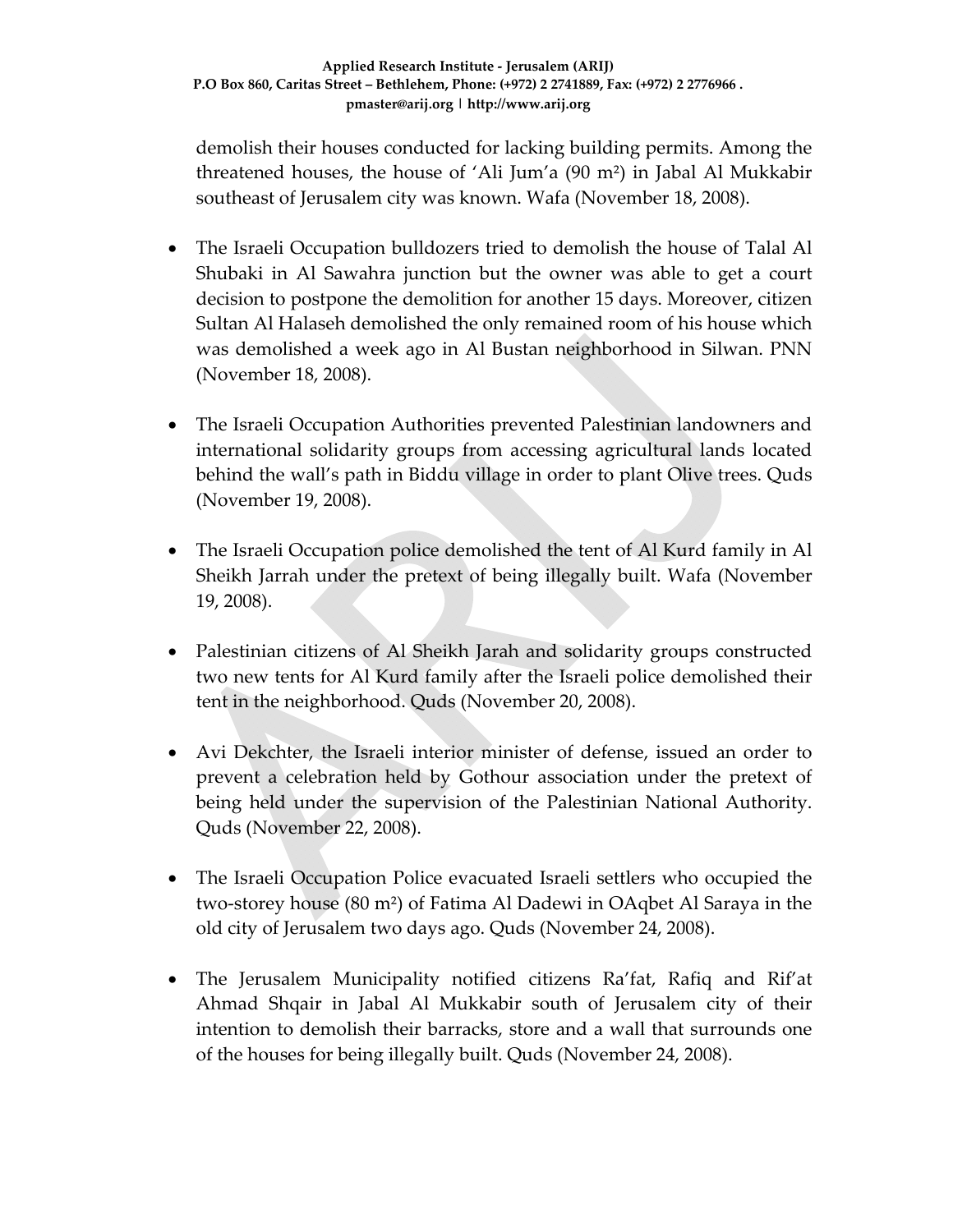- The Israeli Occupation Bulldozers demolished without any pre‐ notification the 140 m² house of Muhammad Mahmoud Maz'our in Al Mashtal outskirt in Al 'Ezariya town. DWG & Wafa (November 24, 2008).
- The Israeli settlers of Mount Zion religious school aggressed on the Islamic Cemetery of Al Nabi Daoud (Al Dajany property) and destroyed the wall surrounding the cemetery and some graves, causing extensive loses. Quds (November 24, 2008).
- The Israeli Occupation Forces banned medical crew from accessing Al Nabi Samuel village near Jerusalem city and detained them for long hours after announcing the village as a closed military area. Quds (November 25, 2008).
- The Israeli Occupation Bulldozers demolished the house of Mustafa Hazem in Al Salam outskirt in 'Anata town and the house of 'Ali Jum'a in Al Shayah Street in Jabal Al Mukkabir. It is worth mentioning that the houses were rebuilt by the ICHAD Organization after being demolished in year 2007. DWG (November 25, 2008).
- The Israeli Supreme Court rejected the petition appealed by citizens of Shu'fat refugee camp, Al Salam outskirt, Ras Khamis, Ras Shihada and 'Anata regarding the Segregation Wall which will isolate more than 50,000 Palestinians behind its path. PNN (November 25, 2008).
- The Israeli Company for Developing East Jerusalem started to implement its colonization project in Wad Hilweh in Silwan city which will cause the demolition of 100 Palestinian houses for the construction of a new Israeli neighborhood according to plan # 11555 (David City). PNN (November 25, 2008).
- The Israeli Occupation Forces stormed the house of Muhammad Odeh in Qalandyia refugee camp north of Jerusalem city, causing a state of panic and fear which resulted in the death of his mother Hikmat. PNN (November 26, 2008).
- The Israeli Occupation Forces moved into Al‐Ram town, north of Jerusalem city, raided and searched a number of houses, but no arrests were reported. PCHRGAZA (November 29, 2008).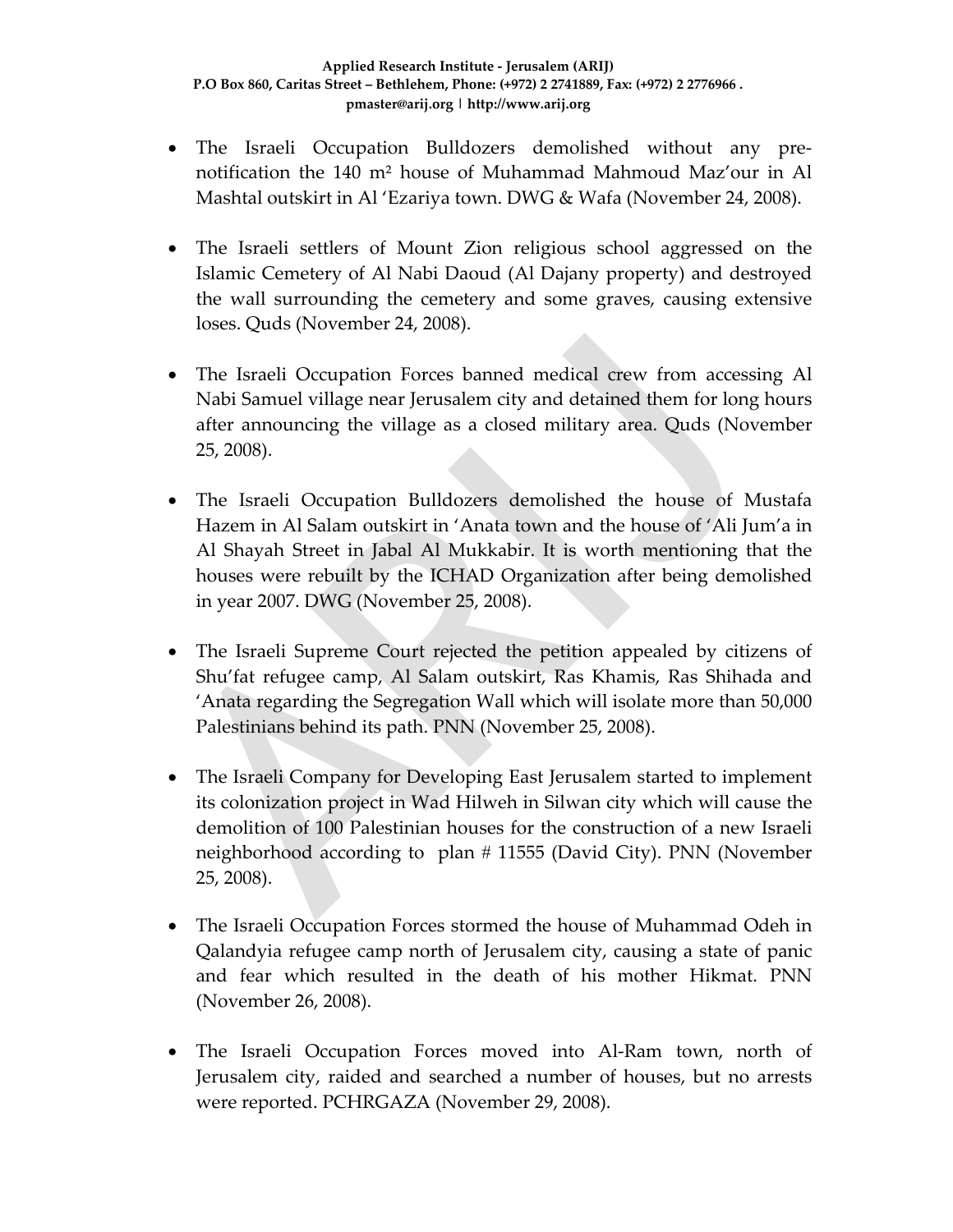## **Tulkarm**

- The IOF moved into Tulkarm city, raided and searched a house belonging to the heirs of Yousef 'Awadh. They forced dwellers out of the house, and took Rami Yousef 'Awadh to a workshop belonging to the family. They searched the workshop and arrested him. PCHRGAZA (November 4, 2008).
- The Israeli Occupation Army stormed Beit Lid town east of Tulkarm city and searched the houses of Mu'man Haroun, Wahid Zabadi and Ashja' Rushdi Dri. Wafa (November 5, 2008).
- The IOF moved into Kafr Al-Labad village, east of Tulkarm city, raided and searched a number of houses and summoned three Palestinian civilians for interrogation: Mo'men Haroun; Waheed Zabadi; and Ashja' Rushdi Draid. PCHRGAZA (November 5, 2008).
- The IOF moved into Tulkarm city, raided and searched a house belonging to Kamal ʹAbdul Rahman Daʹma, looking for his son, ʹAbdullah. PCHRGAZA (November 8, 2008).
- The IOF moved into Nour Shams refugee camp, east of Tulkarm city, raided and searched a number of houses and arrested four Palestinian civilians: Mahmoud Yousef Zendiq, Jihad Mohammed Nazzal, Jdai Riad Zendiq, and Mahmoud Riad Zendiq. PCHRGAZA (November 9, 2008).
- More than 15 Israeli vehicles stormed Qaffin village north of Tulkarm city and broke into the house of Sami Mustafa Ta'ma destroying all properties. Pal Today (November 20, 2008).
- The Israeli Occupation Forces staged into the eastern and western neighborhoods of Tulkarm city and into Shufa village and broke into the houses of Ibrahim Jihad Da'ma and 'Adel Da'ma, destroying properties and arrested his son 'Amar. Wafa (November 20, 2008).
- The Israeli Occupation troops stormed Tulkarm city and refugee camp, searched Palestinian houses and destroyed properties. Among owners, the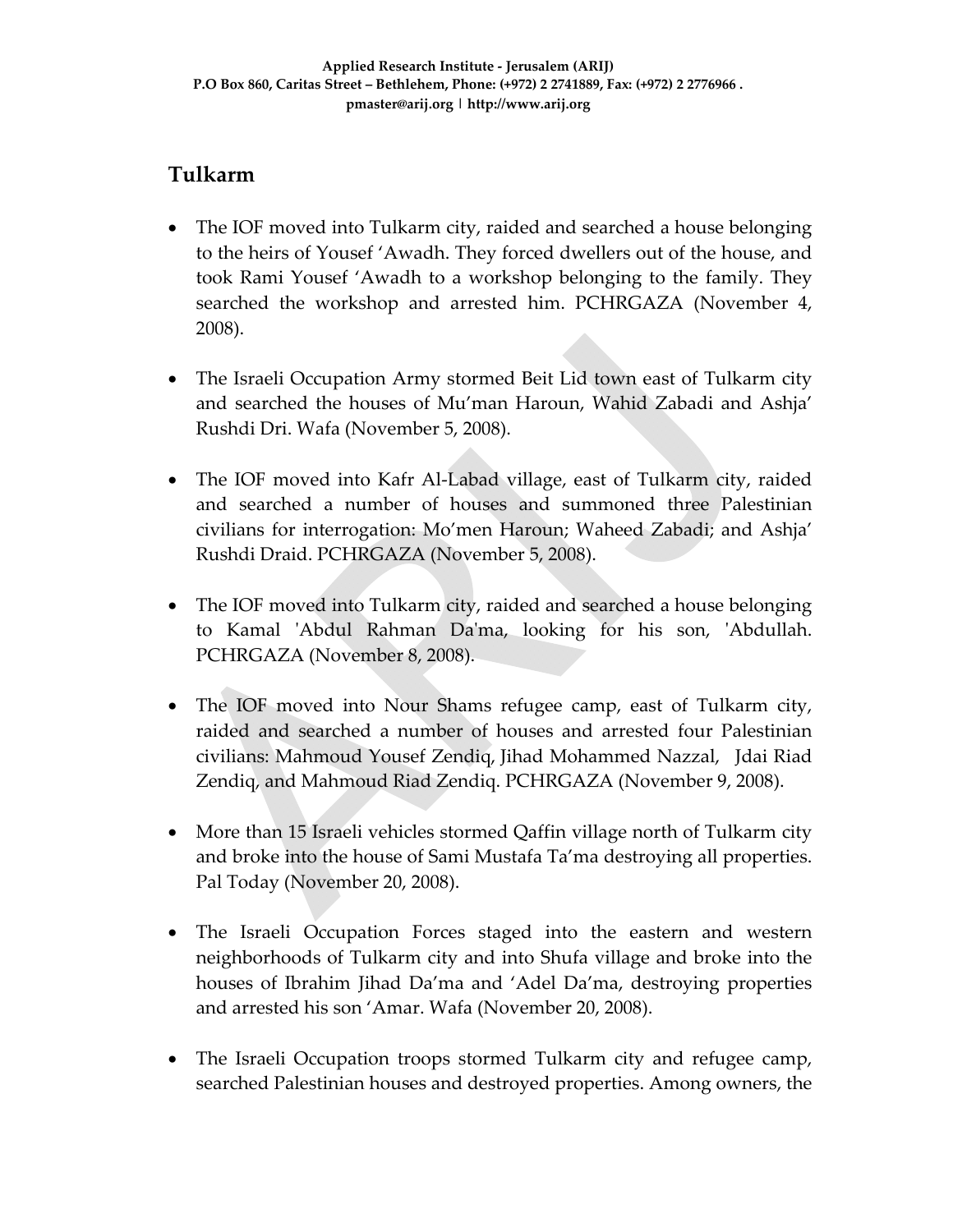following were known: 'Atef Yousef Ibrahim, 'Ahed Yousef Ibrahim and Muhammad Musa K'abeh. Moreover, the IOF arrested Omar 'Abed El Qader Naser Allah after storming his house. Wafa & Maan News (November 27, 2008).

- The IOF moved into 'Izbat Al-Jarad village, south of Tulkarm city, They raided an animal farm belonging to Ahmed Fuʹad Kharyoush and arrested him. PCHRGAZA (November 27, 2008).
- The Israeli Occupation Forces moved into 'Allar village, north of Tulkarm city, raided and searched a number of houses, but no arrests were reported. PCHRGAZA (November 29, 2008).
- An IOF undercover unit moved into 'Anabta village, east of Tulkarm city, and stormed a car wash facility. Soon after, they arrested Khairi Mohammed Hannoun. PCHRGAZA (November 30, 2008).

### **Ramallah**

- The Israeli military Forces dismantled four Israeli outposts south of Migron outpost in Ramallah. Quds (November 4, 2008).
- The Israeli settlers started constructing new dumping site on private Palestinian lands which serve Ofra settlement. Haaretz (November 4, 2008).
- The IOF moved into Rantis village, northwest of Ramallah city, raided and searched a house belonging to the family of Adeeb Fareed Wahdan. PCHRGAZA (November 6, 2008).
- The Israeli Occupation bulldozers demolished two houses owned by Basim Hasan and Subhi Ibrahim in Shuqba village west of Ramallah city for being unlicensed. Moreover, the IOF handed out citizens another 5 demolition orders, of which, an animal barracks and a stone factory are among the five properties. Pal Today (November 12, 2008).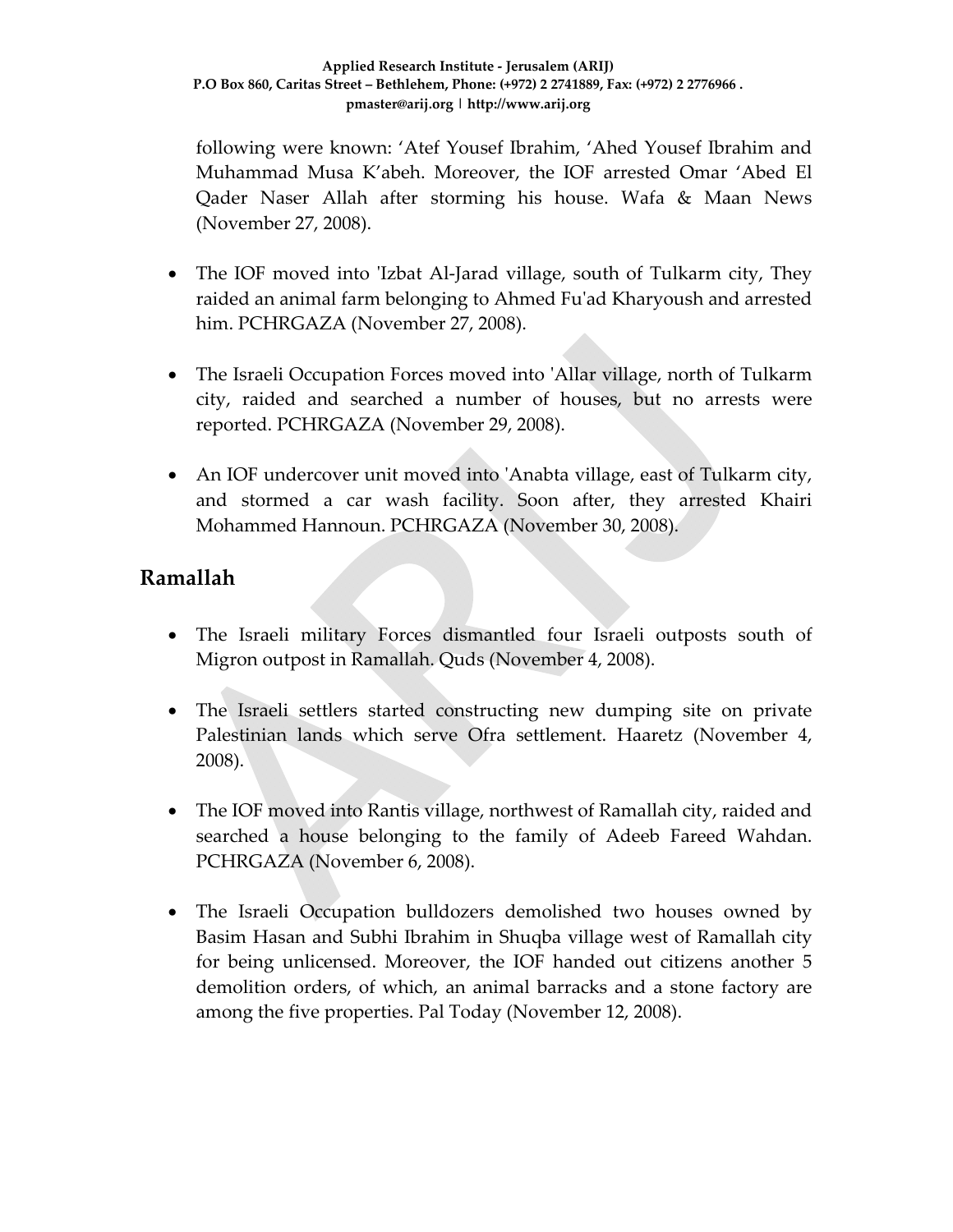- More than 15 Israeli soldiers broke into the house journalist Mu'amar Al 'Arabi in Al Jalazoun refugee camp in Ramallah and searched all its contents. Maan News (November 13, 2008).
- The IOF stormed Al Mugheir village and broke into several number of Palestinian houses along with a clinic and a kinder garden, causing extensive loses. Quds (November 14, 2008).
- The Israeli Supreme Court issued a restraining order to stop the construction of 30 housing units and five caravans in Beit El settlement according to an appeal handed out to the court by villagers of Dura Al Qare' and Yesh Din Organization. Quds (November 14, 2008).
- The Israeli Occupation Forces erected five flying checkpoints between Nablus and Ramallah governorates; the villages are: Burin, Yizthar, Al Lubban Al Sharqiya, 'Eyoun Al Haramiya, and another one near Ramallah city. Maan News (November 17, 2008).
- The Israeli Occupation Forces stormed Al Masayef area in Ramallah city, stopped Palestinian cars and examined Palestinian ID's. Wafa (November 19, 2008).
- The Israeli settlers of Halmish settlement closed the main road near Al Nabi Saleh village and aggressed on Palestinian cars, causing extensive loses. Wafa (November 19, 2008).
- The IOF moved into Ramallah city, raided and searched a house belonging to the family of Mohammed Amjad Farroukh and arrested him. PCHRGAZA (November 19, 2008).
- The IOF moved into Qalandyia refugee camp, south of Ramallah city and erected a number of checkpoints in the streets, stopped, checked and held dozens of Palestinian civilians for some time. The IOF also raided and searched a number of houses and damaged a number of them and arrested 7 Palestinian civilians, including a child. PCHRGAZA (November 25, 2008).
- About 10 Palestinian farmers who own land on the site of the illegal outpost of Amona filed a petition to the Israeli High Court of Justice,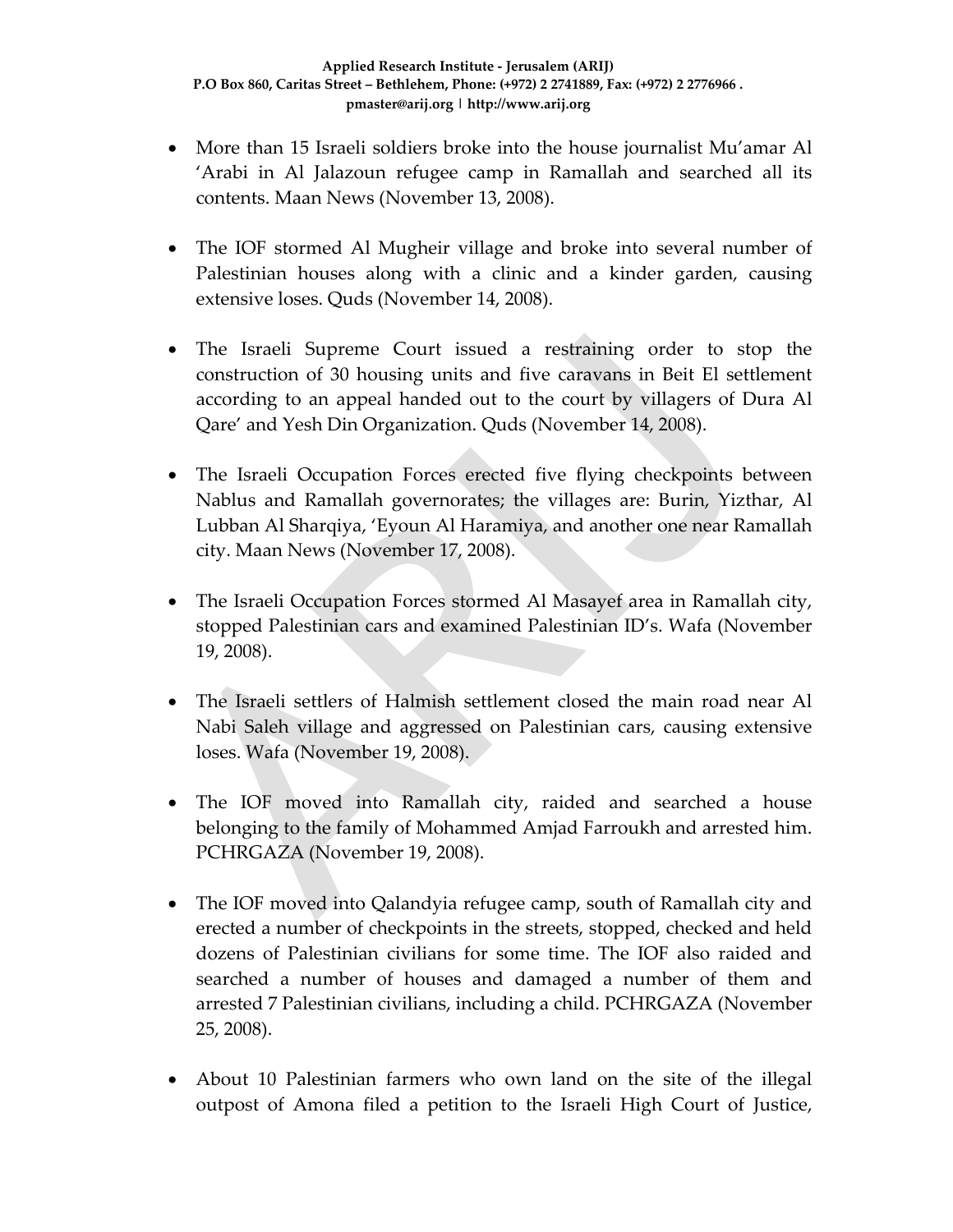demanding that the government must evict the 40 Jewish families living on the outskirts of Ofra. Jpost (November 26, 2008).

- The IOF moved into Qalandyia refugee camp, south of Ramallah city, raided and searched a number of houses and arrested ten Palestinian civilians. PCHRGAZA (November 26, 2008).
- The Israeli Occupation Forces stormed Deir Abu Mish'al and Kharbatha Al Misbah villages northwest of Ramallah city and arrested Nasir Hassan 'Abed El Wahid, Salam Muhammad Tah and Tariq Ghassan Shehada after storming their houses. Wafa & PCHRGAZA (November 27, 2008).
- The Israeli Supreme Court gave the Israeli Government 45 days to explain why it hasn't taken down the Migron outpost until today. Quds (November 28, 2008).
- The IOF moved into Deir Abu Mash'al village, northwest of Ramallah city, raided and searched a number of houses and arrested Nasser Hussein Zahran. PCHRGAZA (November 30, 2008).

# **Qalqilyah**

- The Israeli Occupation vehicles stormed Al Naqar neighborhood west of Qalqilyah city under heavy barrage of gunfire, causing panic to citizens. Wafa (November 9, 2008).
- The Israeli Occupation Forces are implementing one of the Israeli Supreme Court decisions to reroute the wall's path in Jayyus village as the Israeli bulldozers began destroying lands south of the village for that purpose. In addition, the IOF uprooted 200 Olive trees planted in 227 dunums of lands in the village. IMEMC (November 10, 2008).
- The Israeli Occupation Forces closed all entrances of Jayyus village east of Qalqilyah city and announced it as a closed military area hindering access to and from it. Pal Today (November 16, 2008).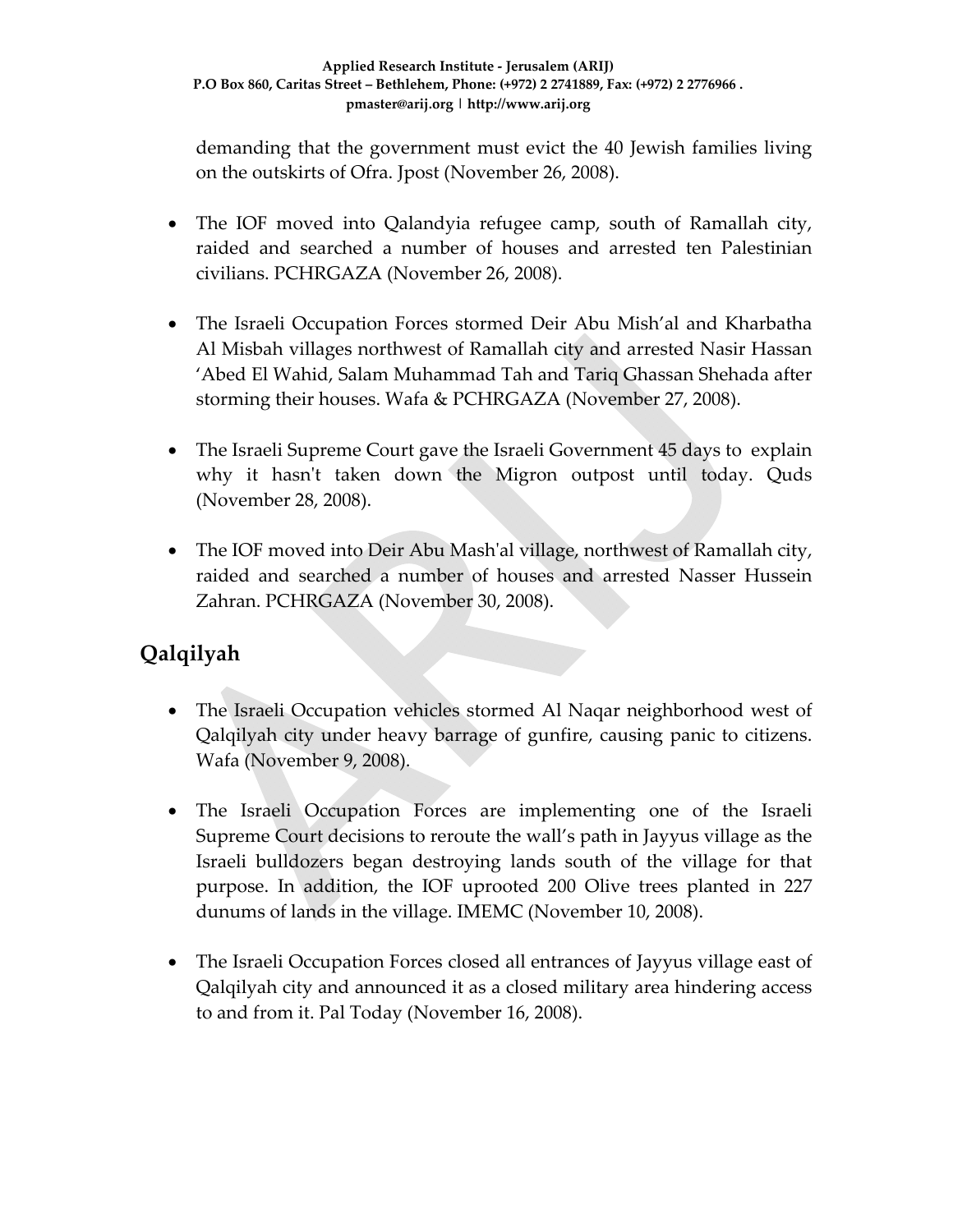- The Israeli Occupation soldiers closed Al Fandaq village east of Qalqilyah city and hindered access into and out of the village. Maan News (November 17, 2008).
- The IOF moved into Habla village to the south of Qalqilyah city, besieged a house belonging to the family of ʹAqab Mohammed Kharroub, who was arrested by IOF two weeks ago. IOF forced dwellers to evacuate the house and carried out a thorough search. PCHRGAZA (November 20, 2008).
- The Israeli Chief Commander of the West Bank issued an order to confiscate 7 dunums of lands in 'Azzun village south of Qalqilyah city in an attempt to construct a fence alongside bypass road number 55 to ban Palestinian attacks against Israeli cars. Moreover, the IOF stormed the town, searched houses and arrested Ja'far Sami 'Odwan. Wafa (November 29, 2008).

### **Salfit**

- The Israeli Occupation soldiers stormed Marda secondary school in Marda town east of Salfit city and turned it into a military post. In addition, the IOF prevented Palestinian farmers from accessing their lands to harvest olive trees. Wafa (November 4, 2008).
- The Israeli Civil Administration and the Israeli Ministry of Planning and Construction handed out citizens of Harris village located to the northwest of Salfit city military warnings to halt the construction of Six Palestinian houses conducted under the pretext of lacking building permits due to their location in Area C. Houses belong to: Nizam Hassan Odeh (100 m²), Ma'zouz Farid Hussein Hassan Jaber (260 m², two‐ storey house), Hassan Hussein Hassan Jaber (180 m²), Hassan Yousef Hassan Al Suf (310 m²), Omar Hussein Hassan Jaber (200 m²) and Fuad Yousef Hassan Al Suf (480 m<sup>2</sup>, two-storey house). Harris village Council (November 17, 2008).
- The IOF moved into Al Zawia village, west of Salfit city, raided and searched a number of houses and arrested 4 Palestinian civilians, they are: ʹAbed Mohammed Qassem, ʹAbdul Hakim ʹOthman, ʹAawdallah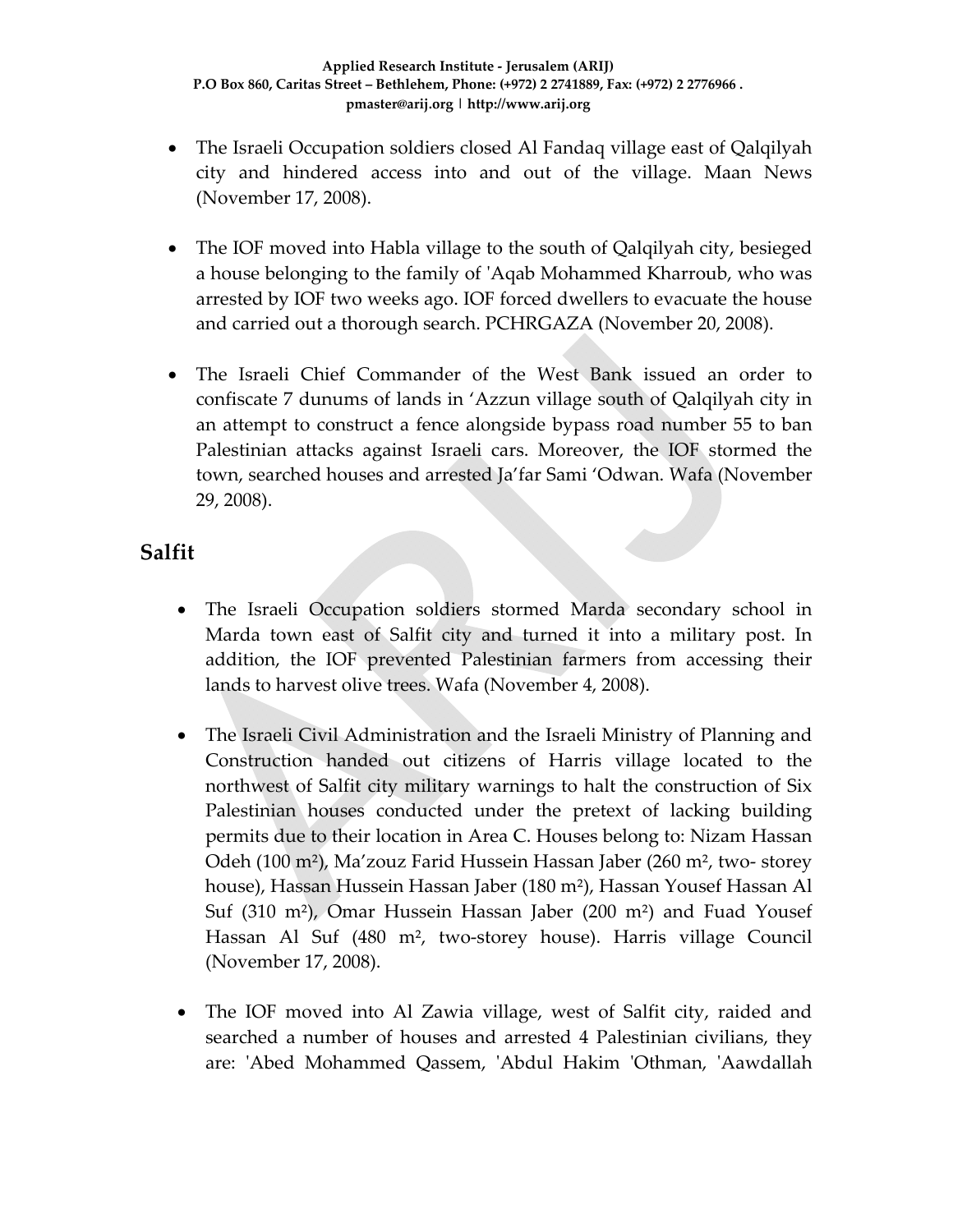#### **Applied Research Institute ‐ Jerusalem (ARIJ) P.O Box 860, Caritas Street – Bethlehem, Phone: (+972) 2 2741889, Fax: (+972) 2 2776966 . pmaster@arij.org | http://www.arij.org**

Abu Nab'a and Ahmed 'Abdul 'Azim Abu Nab'a. PCHRGAZA (November 19, 2008).

• The Israeli Occupation Authorities opened the main entrance of Kfil Harris after being closed for several years under security claims. Maan News (November 28, 2008).

#### **Others**

- The Israeli Cabinet decided to stop funding the Israeli outposts in the West Bank. PNN (November 2, 2008).
- Six Israeli settlements are witnessing heavy expansion activities in the Golan Heights (Al Eid, 'Ein Zifan, Natur, Hasfein and Had Nies settlements). PNN (November 3, 2008).
- The Israeli Airports Authority (IAA) is planning to establish a Palestinian-Israeli Airport south of Natanya city which will be also connected with the Palestinian cities in the West Bank through a tunnel. Quds (November 3, 2008).
- The Israeli Chief Commander and the Office of the Custodian of Absentee and State Lands in the West Bank handed over an appeal to the Israeli Supreme Court to stop Israeli settlers from taking over Palestinian properties without proving their ownership of the property. Quds (November 7, 2008).
- A report issued by Defense for Children International Palestine assured since the beginning of year 2008, the Israeli settlers severely hurt 19 children and murdered one in the Occupied Palestinian Territory where 80% of the incidents took place in Hebron Governorate. Quds (November 8, 2008).
- The Israeli Government and Ovad Yihskil the secretary of the government are planning for the first time to look after the Jewish people (500‐750 thousands) who immigrated Israel some time ago to live in other countries and convince them to come back and live in Israel. Quds (November 10, 2008).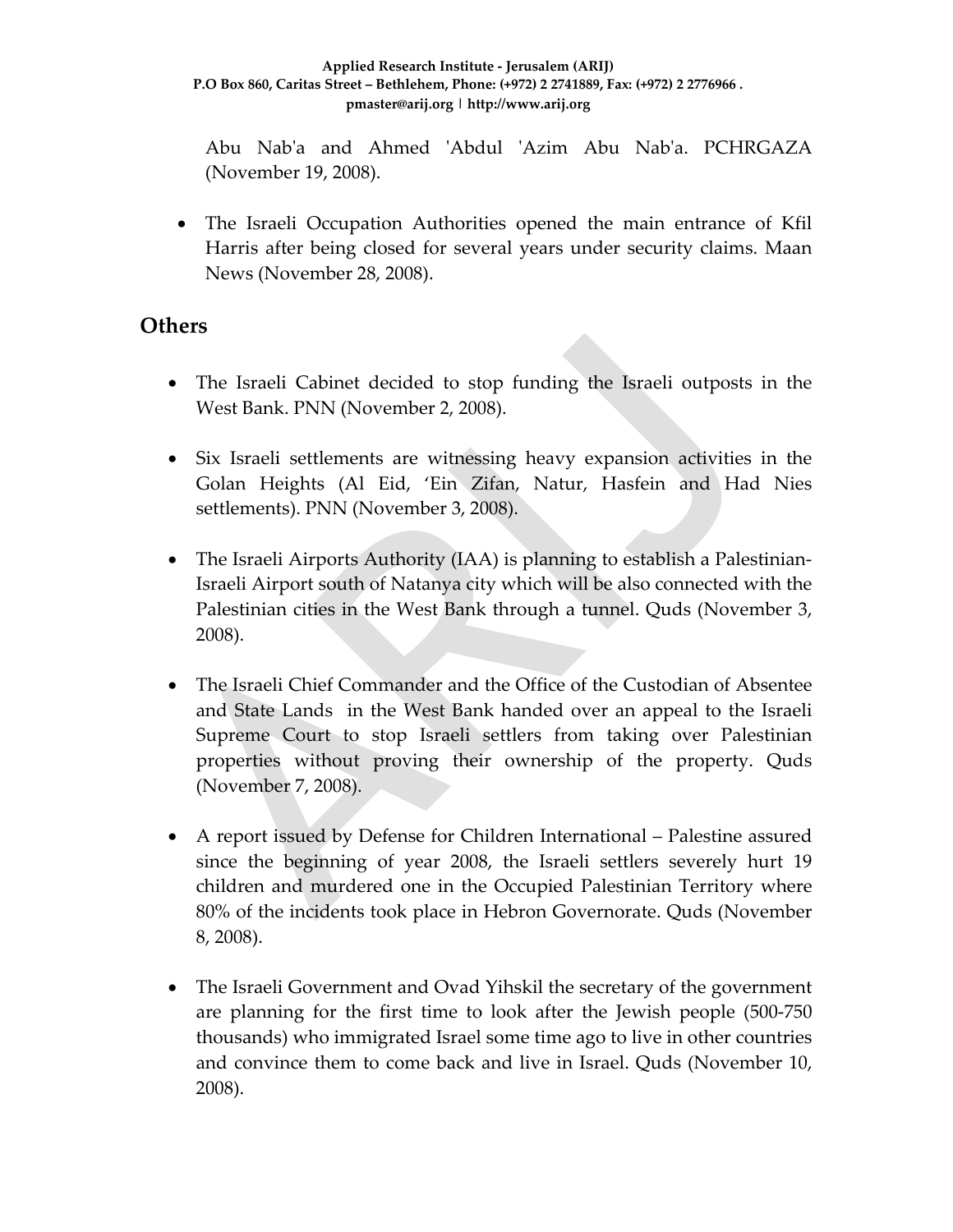- The Israeli Ministry of Interior has granted permission to the Shavei Israel organization to bring a group of some 150 Bnei Menashe from northeastern India on Aliya. It is worth pointing out that, over the past decade, some 1,500 members of the community have immigrated to Israel under the pretext of seeking to return to the Jewish people the "lost Jews". Jpost (November 13, 2008).
- The Israeli Occupation Authorities published new tenders to construct a new complex of military bases in the Negev which will cost milliards of Shekels. Pal Today (November 13, 2008).
- The Israeli Defense Minister Ehud Barak has approved dozens of settlements construction projects in the West Bank in recent months, contradicting with Israelʹs commitments to the Road Map of 2003. Barak also approved the marketing of hundreds of housing units in settlements. Some of the permits for construction projects were granted in settlements located to the east of the Segregation Wall. Since April 2008, Barak has authorized the following construction projects in the West Bank:
	- 1. The marketing of at least 400 housing units and plots, of which 315 homes and 32 plots are in Beitar 'Ilit settlement, 48 homes and 19 plots in Ariel settlement, and 40 housing units and a commercial center in Efrat settlement.
	- 2. The construction of some 60 homes in a neighborhood that is several kilometers away from its mother settlement of Eshkolot, in southern Mount Hebron, but is included in its municipal jurisdiction.
	- 3. Registration and announcement of construction projects in Ariel settlement, Modi'in Ilit, Ma'aleh Adumim, Mevo Horon, Oranit, Efrat, Givat Zeʹev, Beit El, Neveh Daniel, Alon Shvut, Har Adar, Kochav Yaʹakov and Talmon settlements. The two latter settlements are situated to the east of the Segregation Wall.
	- 4. Mekorot, the Israeli water company, was given a permission to prepare plans in Qiryat Arbaʹ settlement situated east of the Wall.
	- 5. Authorization to plan "an experimental electricity production farm" in southern Mount Hebron.
	- 6. Renewal of authorization for the marketing of 31 homes and commercial properties in Betar Ilit.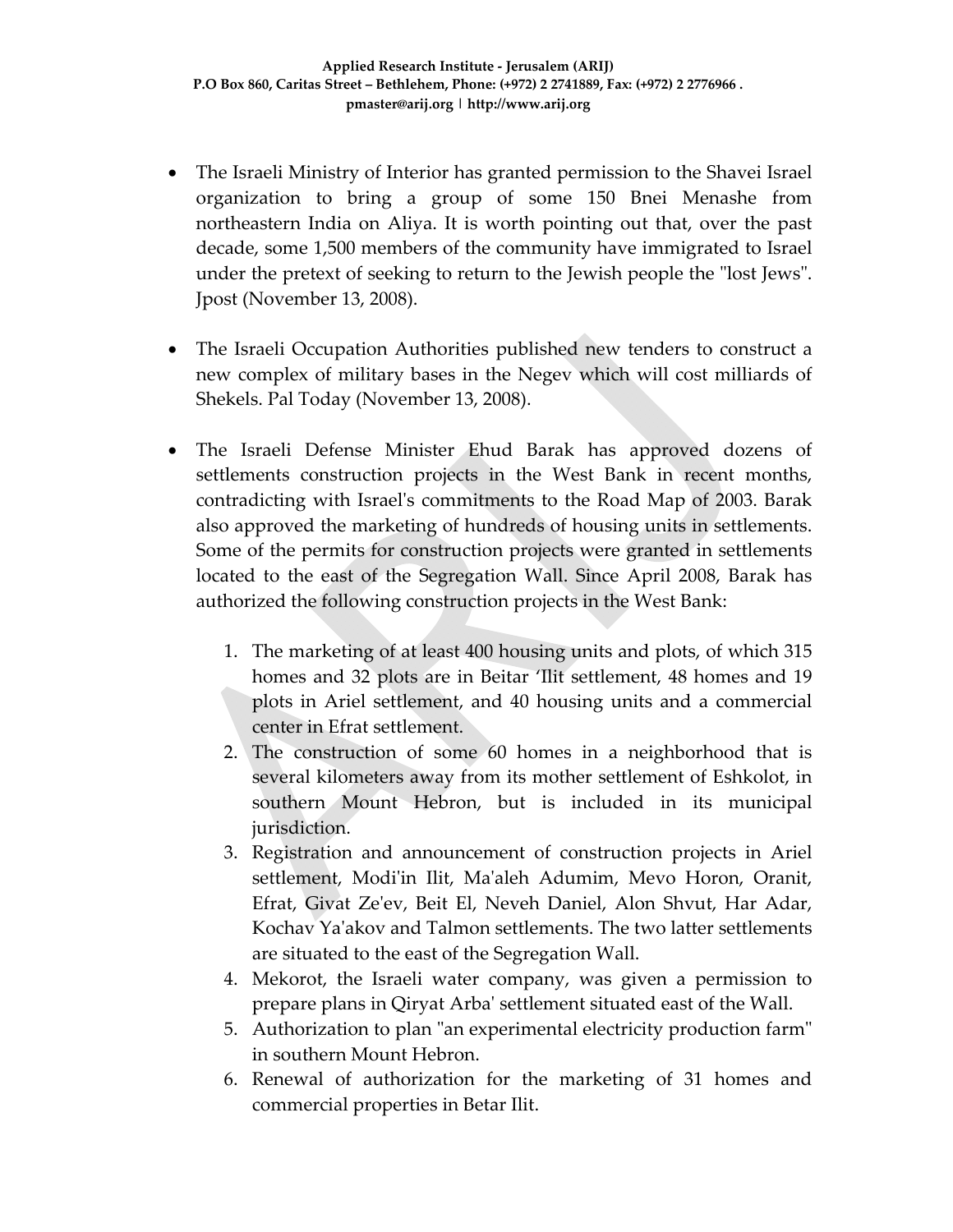- 7. A Plan to build a cemetery in the area of Maʹaleh Adumim.
- 8. The allocation of 4.6 dunums for the development of a nature reserve in Prat stream in Wadi Kelt area east of the wall.
- 9. The allotment of plots for the construction of public buildings in the neighborhood of Matityahu‐East in Modiʹin Ilit (which has partially been built on lands of the Palestinian village of Bilʹin) is similar to allotments that were made in Elkana, Kfar Oranim, and Kedumim and Beit Aryeh settlements. Haaretz (November 14, 2008).
- The Israeli Occupation Authorities along with the Israeli settlers are taking Palestinian lands and announcing them their ownership based on the Othman law of 1858 which states that :"after 10 years of not using the lands by the real owners the one working on the lands will have the right to prove his ownership of the property." And that case goes along with the lands Palestinians can not reach as the ones behind the Walls path or near the Israeli settlements. Quds (November 15, 2008).
- Fifteen extended families from Indiaʹs Bnei Menashe community have received Israeli government permission to immigrate under the pretext "family reunification." Another 7,000 members of the group, which claims to be descended from one of the 10 Lost Tribes, remain in India. Haaretz (November 16, 2008).
- The Israeli Occupation Bulldozers demolished a garage owned by Ahmad Daoud 'Athamneh from Baqa Al Gharbiya city, calming that the garage was built without proper licensing documents on private agricultural lands and is located near the Trans‐Samarian road. Arabs48 (November 17, 2008).
- A report issued by the Israeli Center of ADVA (The Information on Equality and Social Justice in Israel) showed that the number of Israeli settlers in the West Bank has increased by 31% during the years 2000  $\&$ 2006; while the increase of Israeli population in Israeli cities inside the 1949 Armistice Line (Green Line) increased only by 11% during the same period. This means that the Israeli Government supports Israeli settlements inside the West Bank and the Golan Heights more than those inside the 1949 Armistice Line (Green Line). Quds (November 18, 2008).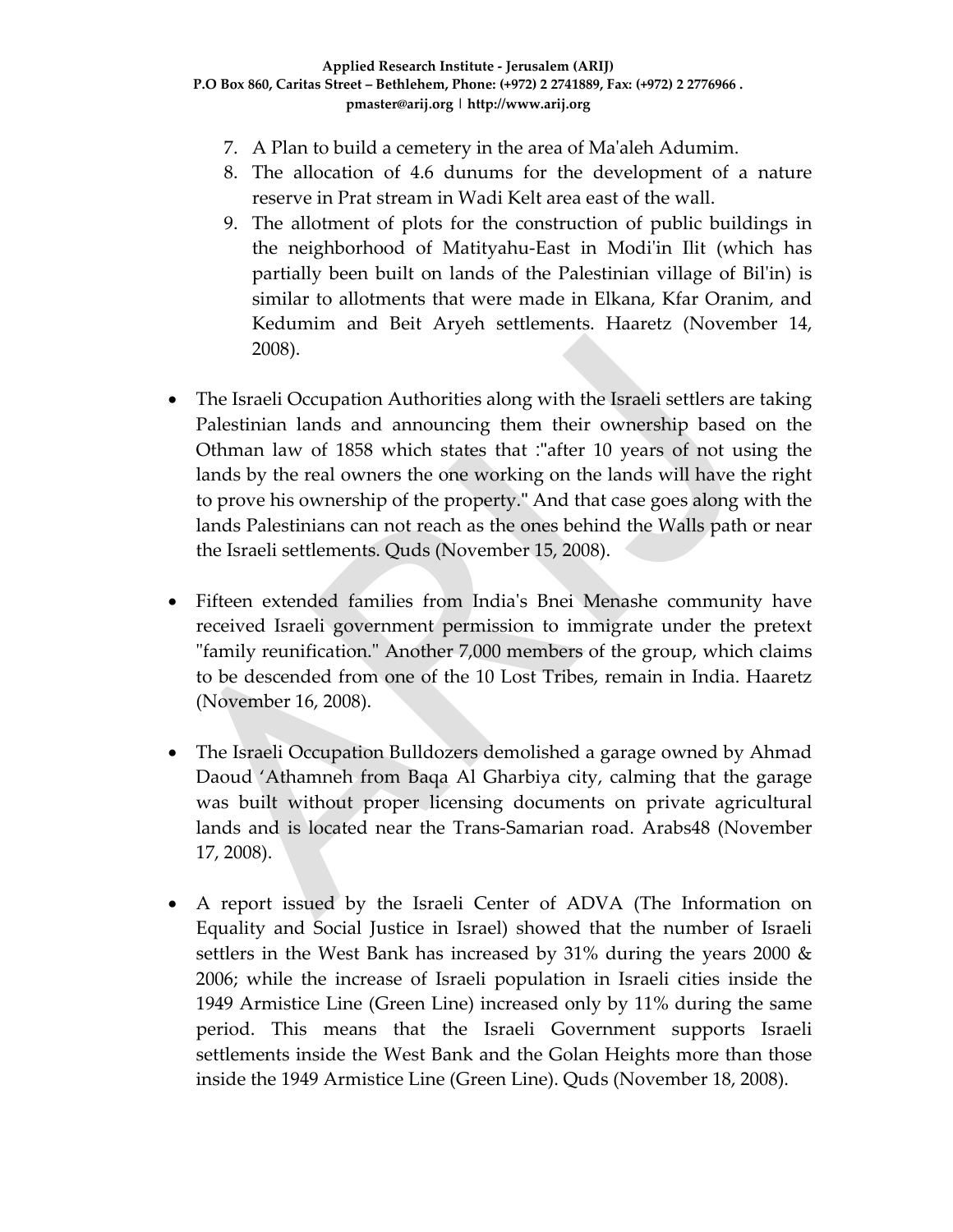- The Israeli Minister of Defense Ehud Barak is willing to cut off electricity and water that supply the Israeli illegal outposts in the west Bank in order to evacuate them. Quds (November 24, 2008).
- The Israeli Defense Minister Ehud Barak asked the High Court of Justice to delay the relocation of Migron outpost families for four more months stating that there is much to be done yet before the transfer can take place. INN (November 25, 2008).
- The historic central Jerusalem military camp (Schneller Camp) which was used by the IDF since the establishment of the State of Israel 60 years ago and dates back to the middle 19th century is being converted into a haredi citizenial complex, with the compoundʹs historic Ottoman buildings to be preserved as public sites. The site was sold by the Defense Ministry to haredi entrepreneurs four years ago at over NIS 80 million for the construction of a 620‐unit haredi citizenial complex. Jpost (November 25, 2008).
- In a report published by the Yesh Din human rights organization assured that only 6% of investigations against Israeli soldiers suspected of abusing Palestinians in the last seven years led to indictments. According to the report, thousands of Palestinian civilians who were not involved in operations against Israeli Forces were killed from the beginning of the second Intifada and till 2007. However, only very few cases resulted in the filing of charges against Israeli soldiers implicated with those deaths. The report is based on data provided by the Israeli army, where only 78 cases out of 1,264 investigations launched by the Israeli military police since 2000 led to indictments against one Israeli soldier or more. Ynet News (November 26, 2008).

| <b>District</b>  | Land        | Land       | Uprooted     | <b>Houses</b> | <b>Houses</b> |
|------------------|-------------|------------|--------------|---------------|---------------|
|                  | Confiscated | Threatened | <b>Trees</b> | Demolished    | threatened to |
|                  | (Dunum)     | (Dunum)    |              |               | be demolished |
| Bethlehem        | 23          |            |              |               |               |
| <b>Jerusalem</b> | 1588        |            |              |               | 17            |
| Jenin            | 151         |            |              |               |               |
| Tulkarm          |             |            |              |               |               |
| Ramallah         |             |            |              |               |               |
| <b>Nablus</b>    |             |            |              |               |               |